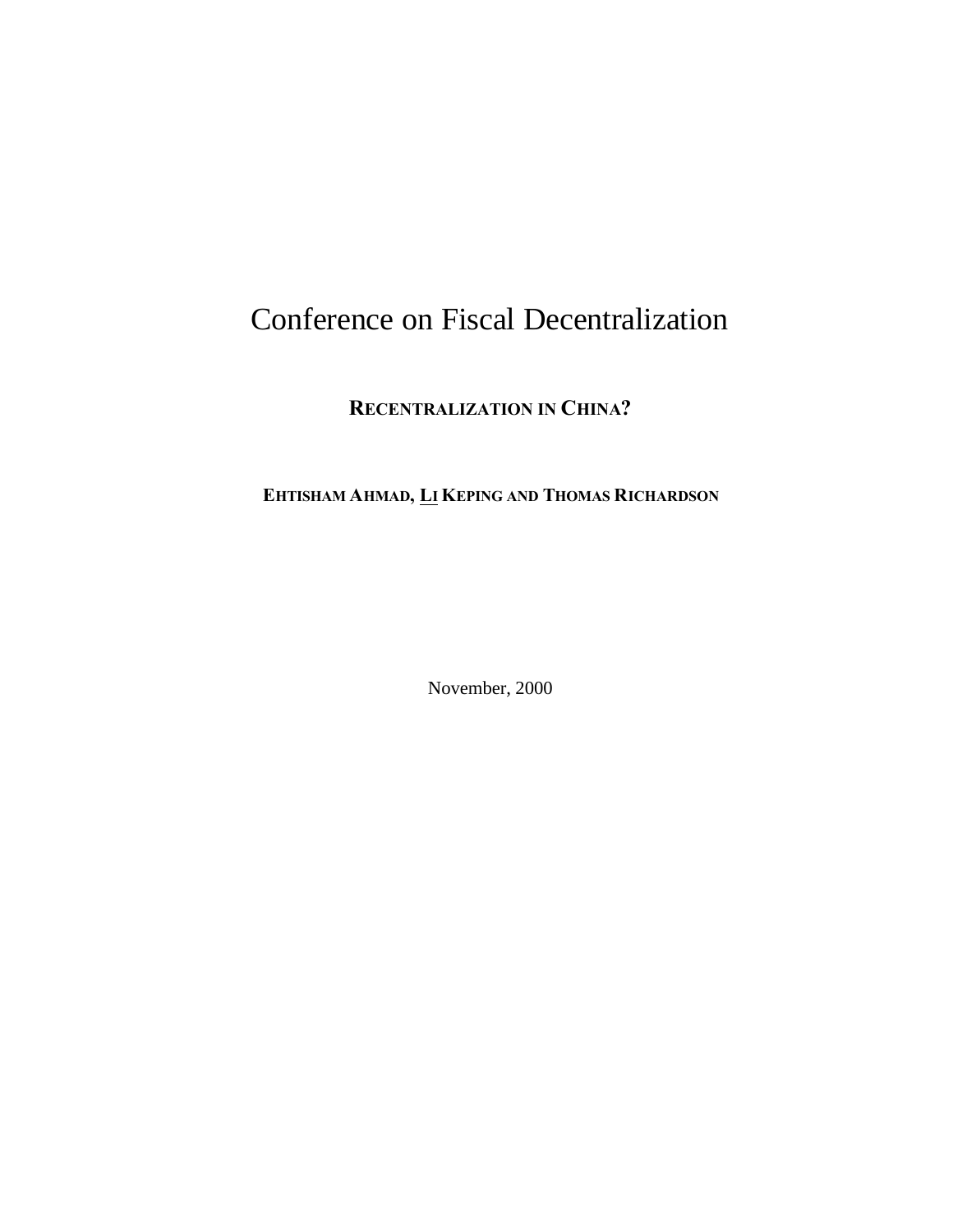#### **I. INTRODUCTION**

China's intergovernmental fiscal system has evolved over 20 years of economic restructuring, albeit with a major reform in 1994. A number of the steps taken by the authorities over the course of this period have been aimed at redressing one or another type of dysfunctional behavior. The effective fiscal decentralization of the 1980s and early 1990s was marked by rapid growth together with increasing regional inequalities and declining general government revenues, a phenomenon also associated with the restructuring of the previously centrally planned economy.

The radical 1994 tax reform, which clearly delineated central, local and shared taxes, together with central or local tax administration, was an attempt to establish a uniform tax system. This shifted the before transfer share of the central government from around 35 percent of general revenues to just under 60 percent. However, in order to satisfy the coastal provinces that generated much of the pre-1994 revenues, a lump-sum transfer to guarantee pre-1994 income levels was agreed. It was also expected that a new equalization transfer scheme would be introduced, that would gradually replace the lump-sum transfers.

In the event, the equalization transfer mechanism has remained small—and additional revenue returns have been negotiated with the coastal provinces, thus virtually preserving the pre-1994 pattern of interregional local incomes. The regional income imbalances, particularly vis a vis the western and interior provinces are now a matter of concern to the central government.

The Chinese intergovernmental fiscal system is likely to be subjected to increasing pressure on central government finances associated with the reforms of the state-owned enterprise (SOE) and financial sectors, together with the reform of the social protection system.

The structure of the present paper is as follows. A brief overview of the Chinese fiscal system is presented in the next section. This summary of the current state of affairs is followed by a discussion of the challenges of SOE and financial sector reforms. The final three sections are concerned with possible reforms to the revenue sharing, expenditure assignment and transfer systems, respectively.

#### **II. CONFLICTING TRENDS IN CHINA'S FISCAL DECENTRALIZATION**

China is a unitary state with five levels of administration. There are 31 provincial level units (22 provinces, 4 large cities directly under the central government, and 5 autonomous regions) which average over 40 million in population. Below these provinces are 335 prefectures and cities at the prefectural level; 2142 counties, autonomous counties and cities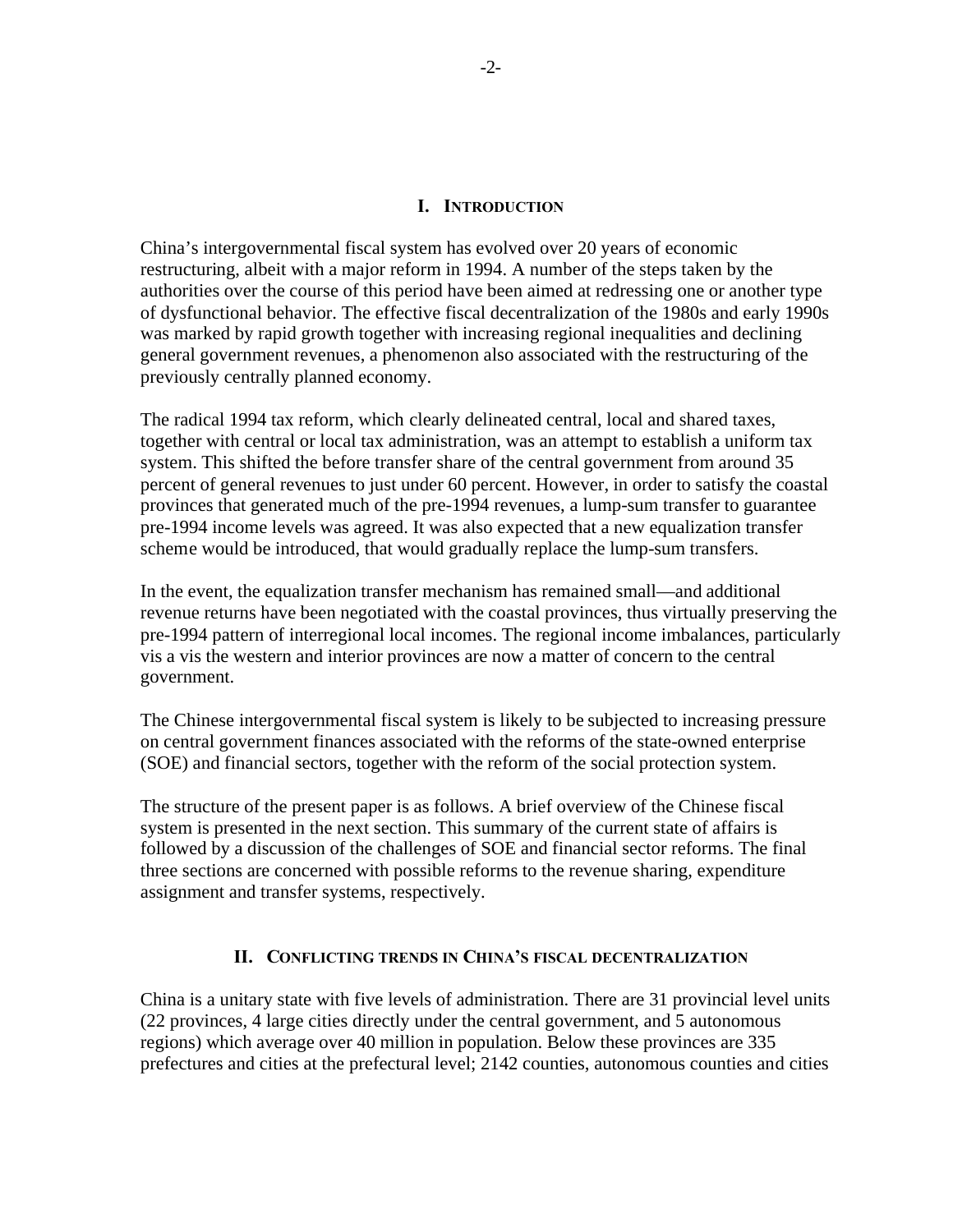at the county level; and a large number of townships, towns and city districts. <sup>1</sup> Prior to the reforms of 1994, there was a single tax administration responsible for all taxes—and given the numbers of staff involved remained largely under the control of provincial governments.

The focus in this paper is on central–provincial relations, though similar issues exist at lower levels as well, and most Chinese provinces are larger in size or population than many independent countries around the world.

# **A. Pre-1994: fiscal decentralization**

A fiscal revenue sharing system was established in 1980 with the objective of providing subnational governments with an incentive to collect revenue. Under that system, centralprovincial sharing rules were established by the central government, provincial-municipal relations were governed by the province, and this principle extended to lower levels. For the most part, enterprises which were subordinate to the central government were supposed to pay taxes to the center; and those which were subordinate to lower level governments paid at that level. Indeed, in this early reform period, both local governments and SOEs had relatively similar roles as agents of the central government. Revenue, or income in excess of expenses, was to be transferred to the central government, and shortfalls were to be covered automatically. In practice, the incentives for the local government were to reduce the revenue transfer to the center, and heighten the need for transfers from the center. Local enterprises and local governments had reason to collude to hide revenue from the center. The revenuesharing system during the period 1980-88 was associated with a significant reduction in revenue collections as a share of GDP.

Some analysts have argued that this system gave local governments an incentive to develop industries which would earn a healthy profit.<sup>2</sup> But it also gave rise to protectionist barriers to interregional trade.

Note that, while the intergovernmental fiscal system in the early 1980s afforded local governments relatively little incentive to collect revenue, tax administration factors also contributed to the revenue decline. As the role of market forces in the economy grew, rapidly changing prices and quantities made it harder for tax collectors to monitor enterprise behavior. Further, the number of taxpayers increased dramatically. For example, the agricultural tax was at one point collected from 50,000 communes, but after the reforms the number of taxpayers rose to more than 200 million households and TVEs. As a result, the authorities introduced four different revenue sharing arrangements during the 1980s.<sup>3</sup>

<sup>1</sup> <sup>1</sup> Ma and Norregaard (1998). These figures exclude Hong Kong SAR, Macao SAR and Taiwan POC.

 $2$  Qian (1999).

<sup>&</sup>lt;sup>3</sup> Wong (1997, 2000).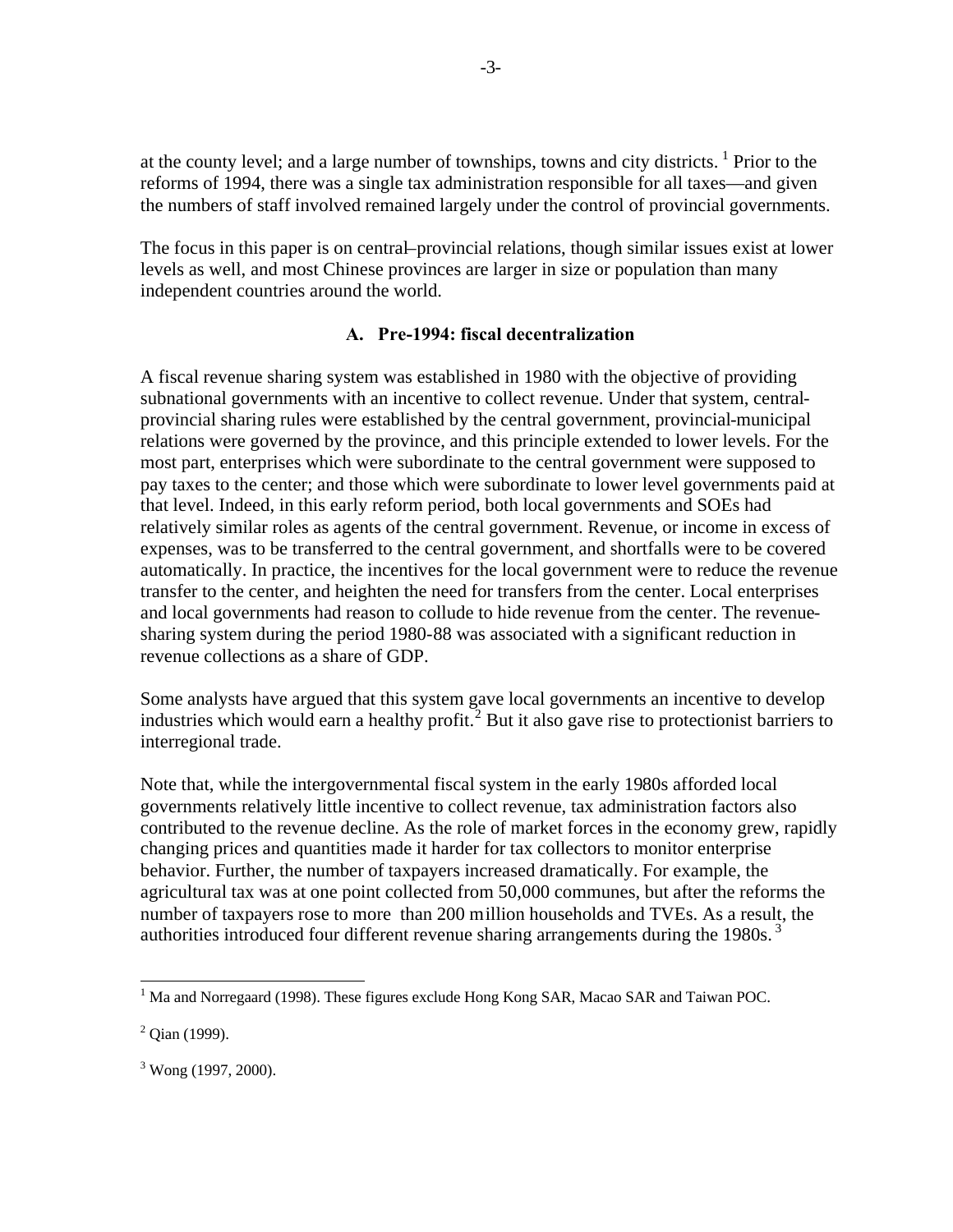

Finally, in 1988 a "fiscal contracting" system was implemented under which provincial governments each negotiated a fixed tax quota with the center, with collections above that level being retained at the local level. (This approach, dubbed "eating in separate kitchens," was also introduced at lower levels of government).

The new system also created a strong incentive for local governments to conceal information about local revenue from the center, else they would face a "ratchet effect," as this information would be valuable at the time the fiscal contracts were renegotiated. Furthermore, many of the new enterprises in the rapidly expanding township and village enterprise sector were joint ventures with local government ownership. With retained profits accruing to the benefit of "local shareholders", there was a continued incentive to shift deficits to the center and hide profits from taxation. Thus, the system heightened an asymmetry, in that excess revenues were absorbed by local governments, while deficits were covered by the center.<sup>4</sup>

In addition, on several occasions during the 1980s the central government "borrowed" revenue from local governments, and also introduced new taxes meant to absorb local revenue that the central government felt was excessive. As a result, although they did not formally control statutory tax rates, local governments did so effectively through selective

 4 Ahmad (1997), Laffont (1999), Ma (1997), Wong (1991, 1995).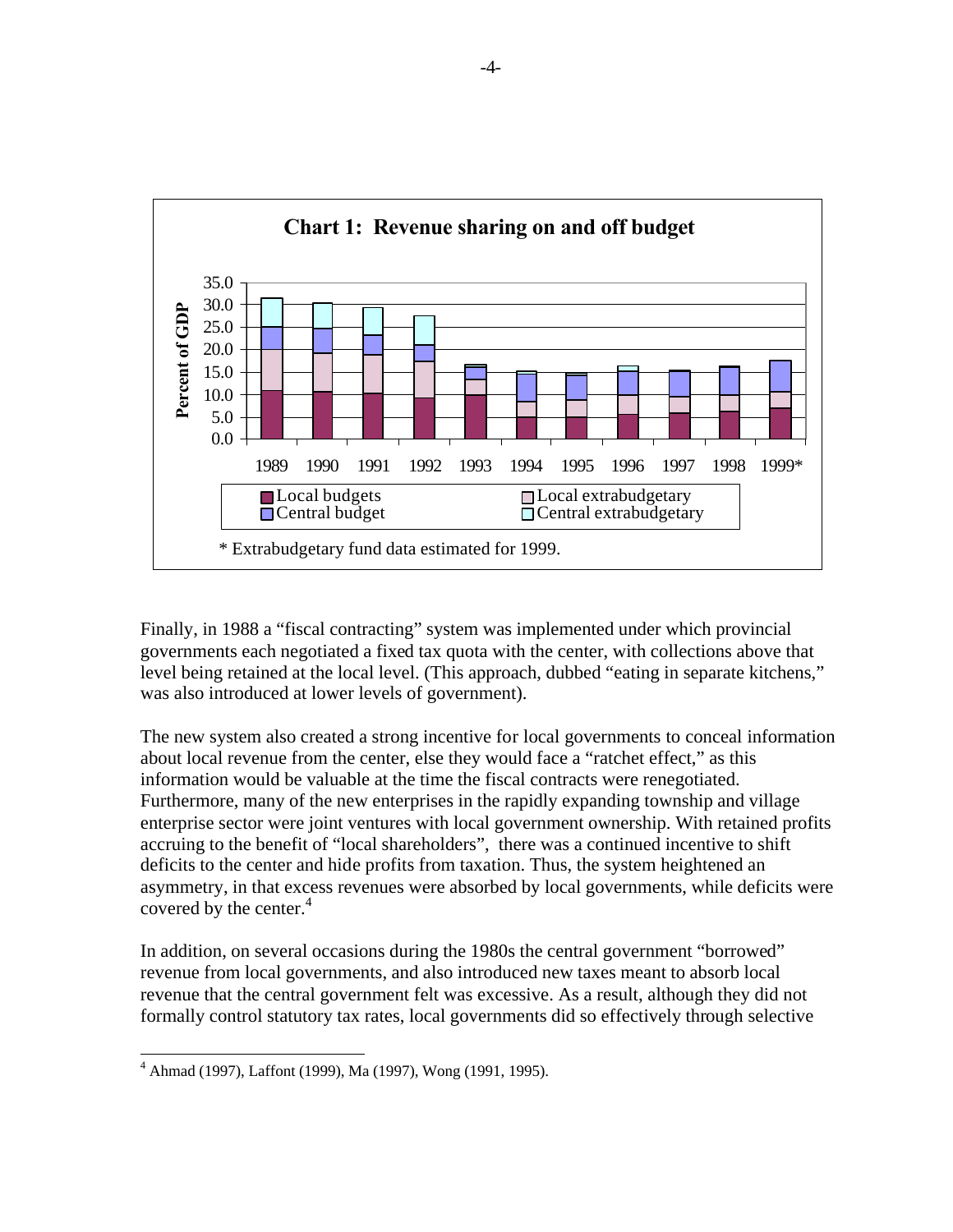use of tax incentives, while significant revenues were diverted off budget into myriad extrabudgetary funds that were financed by fees, charges and other levies<sup>5</sup> (see Chart 1).

Thus, at the same time as the growth of the non-state sector was causing problems for tax administration (overall state budget revenue as a share of GDP fell from 25  $\frac{1}{2}$  percent in 1985 to 13.7 percent in 1993), the sharing rules were causing a shift of resources from the center to the provinces (see Table 1). The central government's share of revenue fell from 38.5 percent in 1985 to 28 percent in 1992 (and to 22 percent in 1993<sup>6</sup>). As a consequence, during the early 1990s the authorities considered the central government's share of total revenues (just 2 percent of GDP during 1991-93) to be seriously inadequate, and a radical reform of the fiscal system was initiated.

#### **B. 1994 reform and after: re-centralization**

The authorities had four main goals for the 1994 fiscal reform, though only some of these have been achieved in practice (see Wong, 2000). These were to:

- Simplify the tax system,
- Raise the revenue to GDP ratio,
- Raise the ratio of central government to total revenue, and
- Make the fiscal federal system more stable by shifting from ad hoc, negotiated transfers to a rules based tax assignments.

Progress was most pronounced with respect to the first objective, while for the other three the results of the 1994 reform have proven to be somewhat disappointing. These four objectives are discussed more fully in the sections below.

# **Revenue trends**

Although the system continues to embody a number of serious distortions, under the 1994 reform, the tax structure was indeed simplified. A new VAT replaced the turnover based product tax; excise taxes (called consumption taxes) on tobacco, liquor and other luxuries were introduced; and the treatment of enterprises under the corporate income tax was largely unified, with the top rate reduced.<sup>7</sup> SOE profit and tax contracts, whereby firms negotiated annual transfers to the budget, were largely eliminated in favor of the uniform tax code.

<sup>&</sup>lt;sup>5</sup> Ma and Norregaard (1998).

<sup>&</sup>lt;sup>6</sup> The central government announced in August 1993 that 1993 would be the base year for the new fiscal federal arrangement introduced in 1994. As a result, local government revenues ballooned during the last four months of the year. See Wong (2000).

 $<sup>7</sup>$  See Bahl (1999), chapter 3, for a good summary.</sup>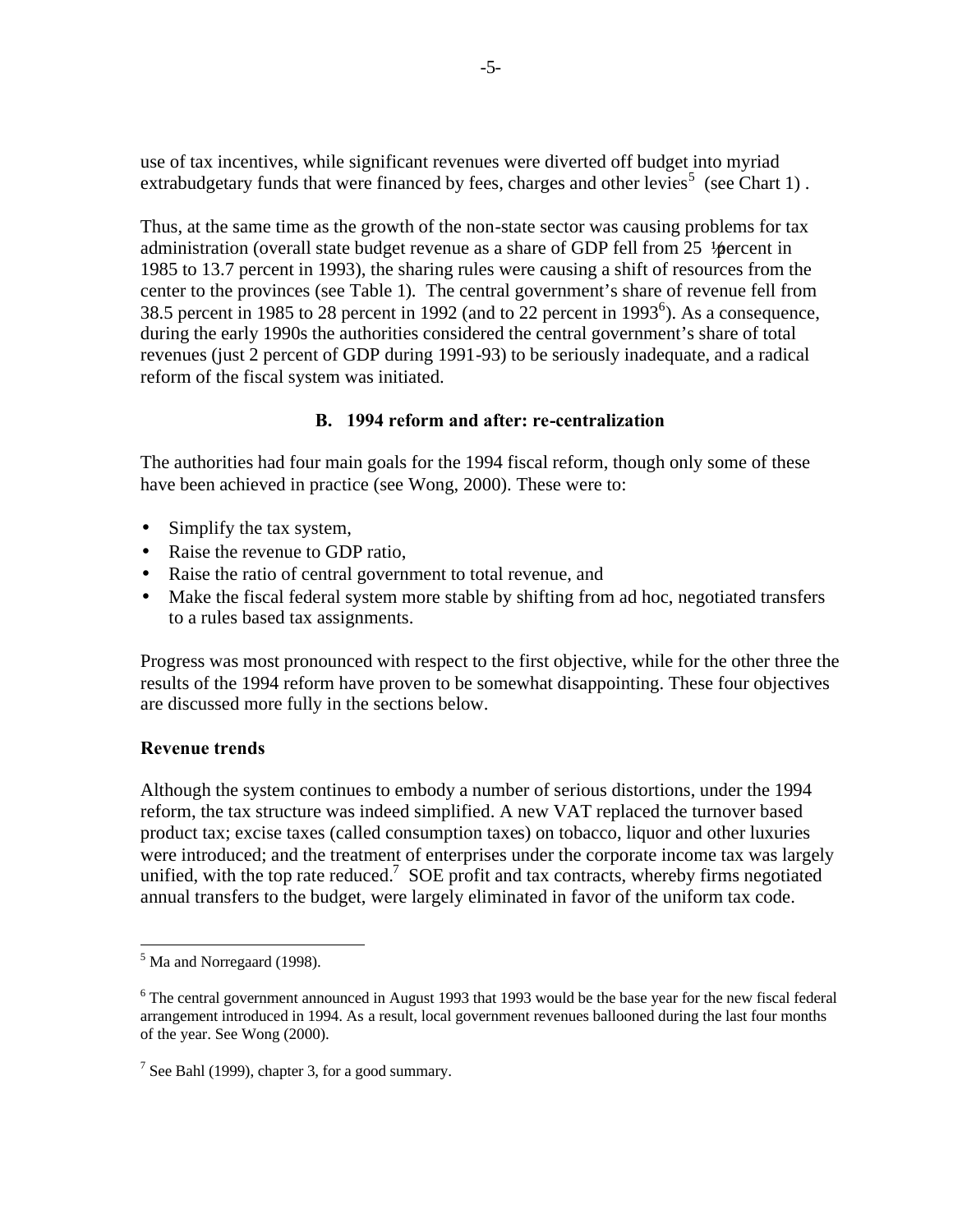The 1994 reform also involved a significant modification of revenue sharing rules, along with a substantial increase in the importance of fiscal transfers. Under the reformed fiscal system, tax revenue assigned to the central government included the following: 75 percent of the newly introduced VAT, excises, trade related taxes (customs duties, excises and the VAT levied on imports), the enterprise income tax collected from central SOEs, turnover taxes on the railroads and financial sector, and most of a securities stamp tax (see Table 2). At the same time, a national tax service was established to administer the new central and shared revenue system. This has involved an enormous and ongoing effort on the part of the center to administer the main revenue sources in China.

Local governments were assigned the following revenue sources:  $\frac{1}{4}$  of the VAT, the business tax (apart from that collected from banks, railroads and insurance companies), enterprise income taxes levied on local SOEs, the personal income tax, and a number of smaller taxes.

In some sense, however, the main goal of this reform was to increase the "two ratios" – revenue to GDP and central revenue as a share of the total. In this objective the authorities had only modest success. The state budget revenue to GDP ratio fell by 4 percent of GDP between 1991-5. Local government revenues – including transfers – fell as well, from 11  $\frac{1}{2}$ to 9 ¼ percent of GDP. In 1996, it began to rise slo wly, and has risen more rapidly in 1998- 99 as a result of improved tax administration, especially the anti-smuggling effort.

| Table of The Thotelecture ratios authing the 1990s |                     |          |          |          |          |      |      |      |      |      |
|----------------------------------------------------|---------------------|----------|----------|----------|----------|------|------|------|------|------|
|                                                    | 1990                | 1991     | 1992     | 1993     | 1994     | 1995 | 1996 | 1997 | 1998 | 1999 |
| Revenue share in<br>GDP <sup>8</sup>               | 19.1                | 17.0     | 14.7     | 13.7     | 11.9     | 11.1 | 11.2 | 12.1 | 12.9 | 14.2 |
| Central share in<br>revenue<br>(MoF definition)    | 33.8                | 29.8     | 28.1     | 22.0     | 55.7     | 52.4 | 49.5 | 48.8 | 49.7 | 51.0 |
| Central share in<br>revenue<br>(IMF definition)    | $\cdot \cdot \cdot$ | $\cdots$ | $\cdots$ | $\cdots$ | $\cdots$ | 50.8 | 48.3 | 47.9 | 48.8 | 50.2 |

**Table 3. The "two revenue ratios" during the 1990s**

Source: Ministry of Finance and IMF staff calculations.

1

After the one-off increase in the central government revenue ratio in 1994, local governments recouped some of their share, as local revenues grew more rapidly than that of the center during 1995-97. More recently the anti-smuggling campaign in 1998-99 had some effect on the central government's share in total revenues, since all customs related taxes (duties, VAT and excises) accrue to the center. But the authorities' objective of raising the central share to 60 percent has in general not been achieved.

<sup>&</sup>lt;sup>8</sup> Unless otherwise specified, revenue, expenditure and deficit figures for the state budget are on IMF definitions, which for revenue differ from official definitions in that losses of SOEs are reclassified from negative revenue to expenditure. (See next footnote.)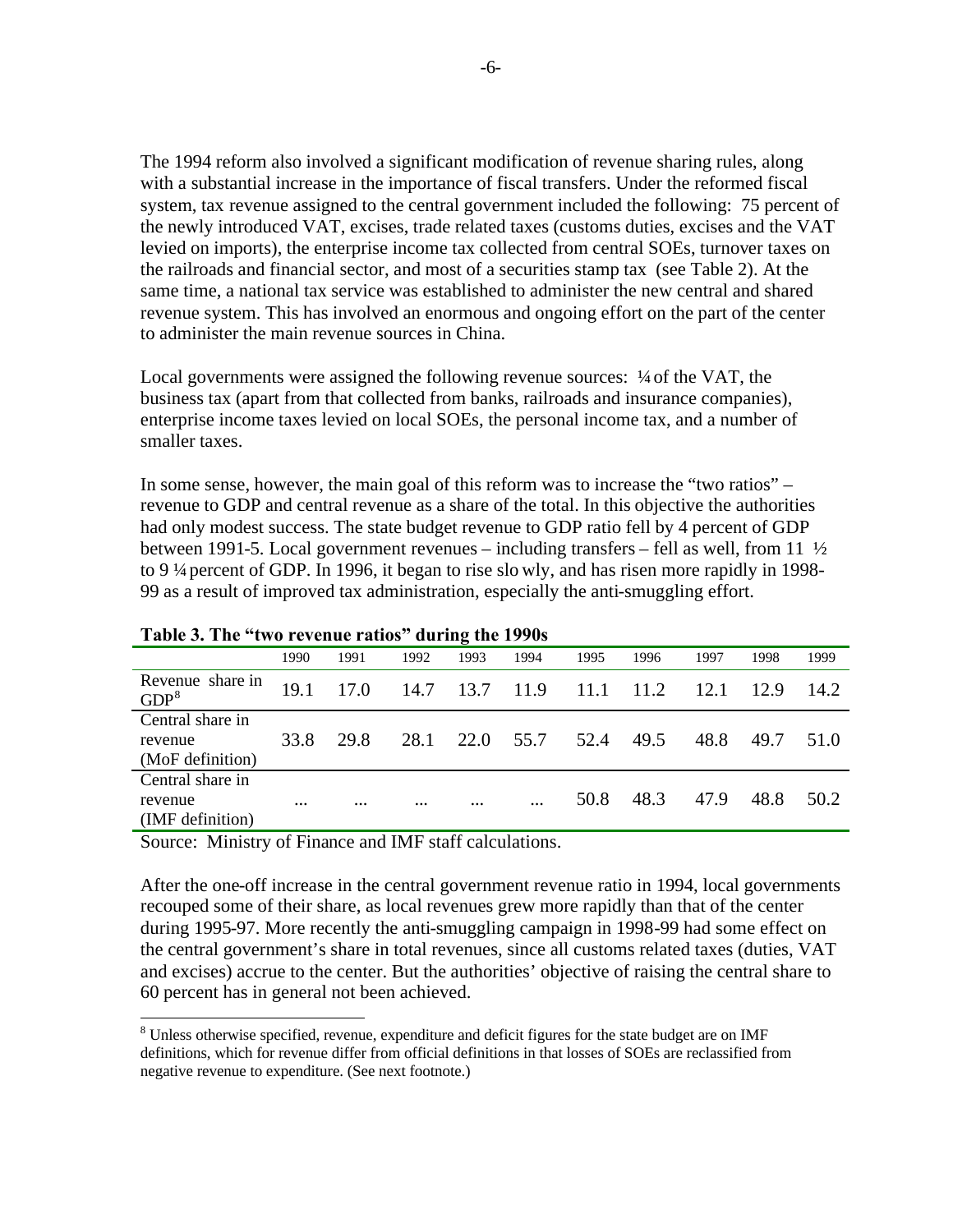At the same time, central government transfers to the provinces nearly tripled, rising from 1 ½ percent of GDP in 1993 to over 4 percent in 1995. However, although one of the "two ratios" was rising, overall state budget revenues continued to deteriorate, falling by 4 percent of GDP between 1991-5. Thus, local government revenues (including transfers) fell as well, from 11  $\frac{1}{2}$  to 9  $\frac{1}{4}$  percent of GDP, though these figures have rebounded in recent years (see tables 4 and 5).  $9$ 



1

Local governments continue to have very limited tax setting ability under the 1994 reform, at least in a formal sense. They can only modify the rates of a few minor taxes, and all other revenue decisions need to be taken by Beijing. This factor has given rise to continued incentives for local governments to raise revenue outside the

budget system, in the form of fees and charges which accrue to locally managed extrabudgetary funds, over which the local officials have complete control and face virtually no oversight. These extrabudgetary funds continue to generate a significant portion of total revenue at the local level. After 1994, changes in budget recording make it difficult to assess the central government's use of this mechanism (see Chart 2). Although the recorded share of central government revenues collected off budget fell from an average of 50.4 percent during 1989-93 to 7.9 percent during 1994-99, this was in part due to the exclusion from the extrabudgetary accounts of SOE profits after 1993. Nevertheless, the ratio of local offbudget revenues to total local revenues remained in the neighborhood of 40 percent throughout (42.0 percent during the former period and 39.3 percent during the latter).

In addition to the use of extrabudgetary funds, local governments also have levers by which they can influence the behavior of State Administration of Taxation (SAT) officials based in their jurisdictions. These measures include the access to services such as water, power, housing and schools. Some local authorities have reportedly used such levers to ensure that

 $9$  Tables 4 and 5 are presented on IMF definitions, which differ from official definitions in the following ways: subsidies to cover the losses of SOEs are reclassified from (negative) revenue to expenditure; interest is included in expenditure (though the 2000 budget corrects this omission); spending associated with official external financing and the portion of the 1998 and 1999 infrastructure investment programs which was excluded from official accounts (because it was on-lent to local governments) is included.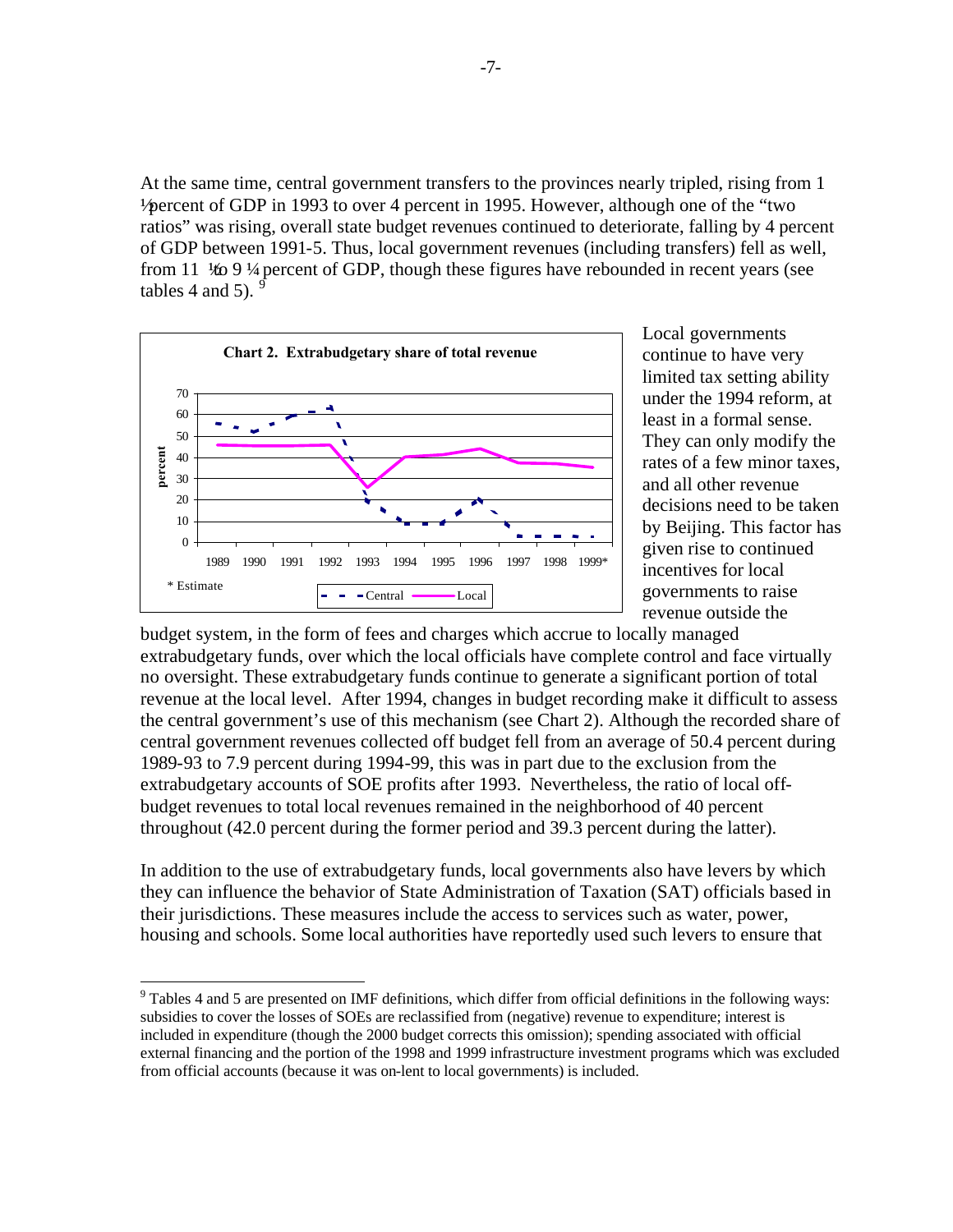local revenues are collected before revenues accruing to the center, leading in some cases to the under-collection of central government revenue.<sup>10</sup>

An issue of concern to the central government in the recent past has been the proliferation of fees and charges instituted by various local governments, causing considerable hardship and nuisance for the population in various localities. Such "unauthorized" use of revenue handles has the potential to cause social unrest and political difficulties for the center.

Attempts by the center to replace user fees and charges by a fuel tax were seen as an intrusion by the local governments, and the attempt to "re-centralize" was strongly resisted. However, as seen below, there can be an effective sharing of the base of the fuel tax between different levels of government, allowing each to set rates (within bounds) to meet their respective expenditure needs.

Further, the incentive to hide revenue by local authorities exacerbates pressures on the central government's finances in that it has at its disposal a relatively small share of overall fiscal resources to finance a variety of expenditures that are difficult to adjust (such national defense) and others such as social security and interest on government debt that are likely to increase over time.

#### **Transfer mechanisms**

In theory, the 1994 transfer mechanism was a major improvement over the older ad hoc system based on annual negotiations. In the event, the political bargain struck to secure the tax –sharing reforms has served to undermine the equalization objectives of the supporting transfer arrangements. The revised transfer mechanism was based on a 1993 compromise under which every province was to be guaranteed a transfer sufficiently large to ensure a revenues no lower than that of 1993.

• **Transfers ("fixed subsidies") under the old system** were to be governed by the formula: $11$ 

Transfer  $\frac{1993 \text{ base revenue} - 25\% \text{ share of } \text{VAT} - \text{(most fixed local taxes and other)}.$ 

This commitment initially entailed a fixed transfer that would eventually become small in relative terms and the expectation was that this would be replaced by an equalization transfer.

However, a second transfer—known as "revenue returned" was also introduced that effectively preserved the 1993 relative inter-provincial distribution of resources.

<sup>1</sup>  $10$  See also Li Shi (2000).

 $11$  Bahl (1999) and Ma and Norregaard (1998).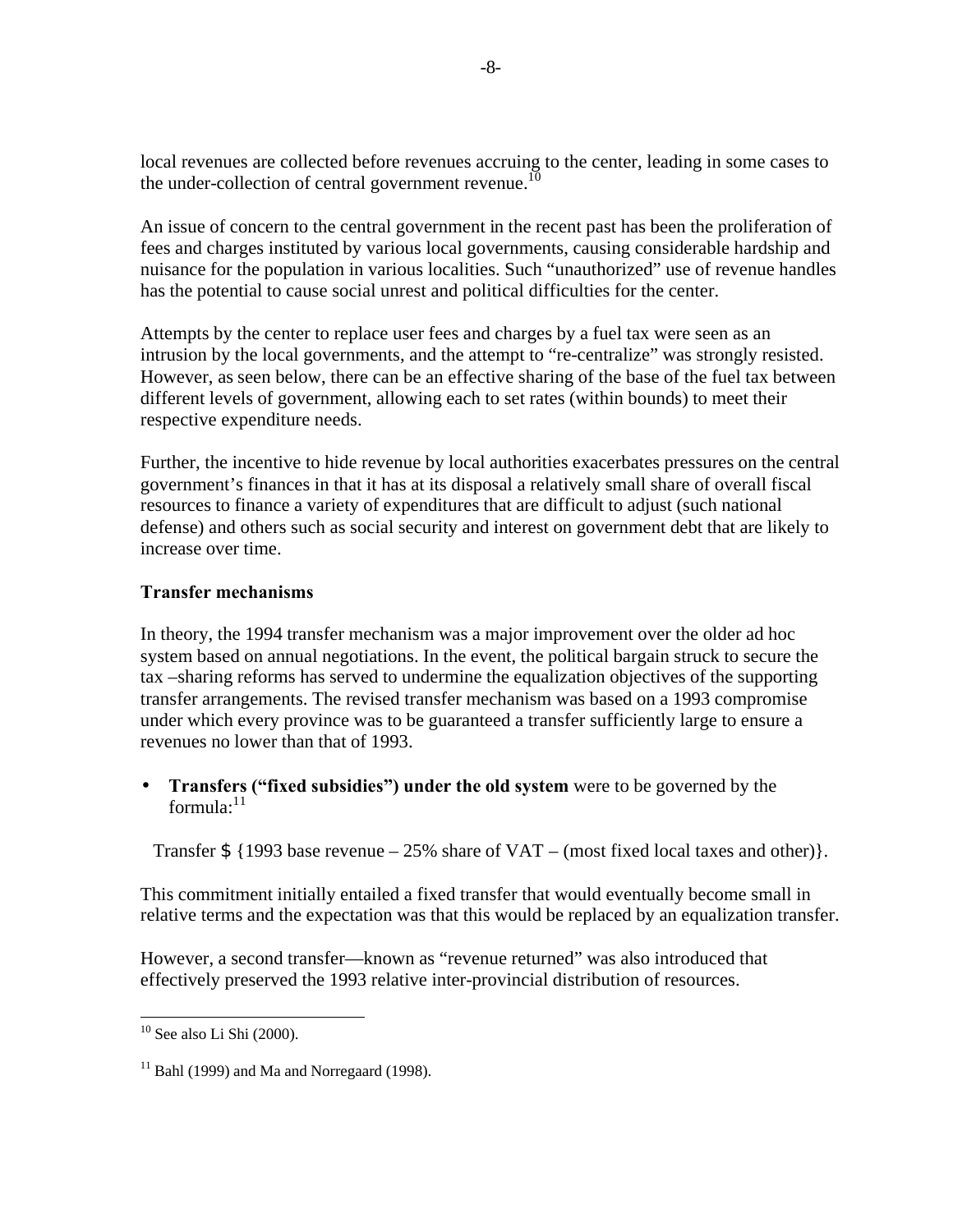

• **Revenue returned** was to provide each province with 30 percent of the increase in VAT and excise taxes over the 1993 base.<sup>12</sup>

> The bases of each of these transfers were fixed in nominal terms, meaning that, with inflation, the revenue returned eventually swamped the transfers under the old system. Moreover, the revenue returned has been explicitly regressive, transferring more money to wealthier provinces. By 1998, revenue returned was almost 2/3 of total transfers, while

the transfers under the old system were only about 3  $\frac{1}{2}$  percent of the total (see Chart 3 and Tables  $6 - 9$ ).

The other types of fiscal transfers in the post-1994 system include the following:

- **Specific purpose grants** are a large, and in recent years, growing share of the transfer pie. In 1998 they comprised more than a quarter of total transfers. There are hundreds of different earmarked grants, all of which are allocated on an ad hoc, negotiated basis. Often they serve to provide SOE subsidies, as well as grants to enable local pension and unemployment systems to cover their shortfalls. $^{13}$
- **Equalization transfers** are meant to provide resources for equalization across China's provinces. They are rules based, and rely on variables like provincial GDP, studentteacher ratios, number of civil servants, and population density. However, these transfers have been sharply under-funded since their inception, rising in1998 to only just under a meager level of 2 percent of total transfers.

Thus, in principle the available transfer mechanisms could provide a stable, rules-based framework for resource equalization across China's many provinces. In fact, however, owing

1

 $12$  Wong (2000).

<sup>&</sup>lt;sup>13</sup> These grants for the pension and unemployment systems in fact compensate for the financial inability of SOEs to meet their legal obligations under these programs, and hence are also akin to enterprise subsides.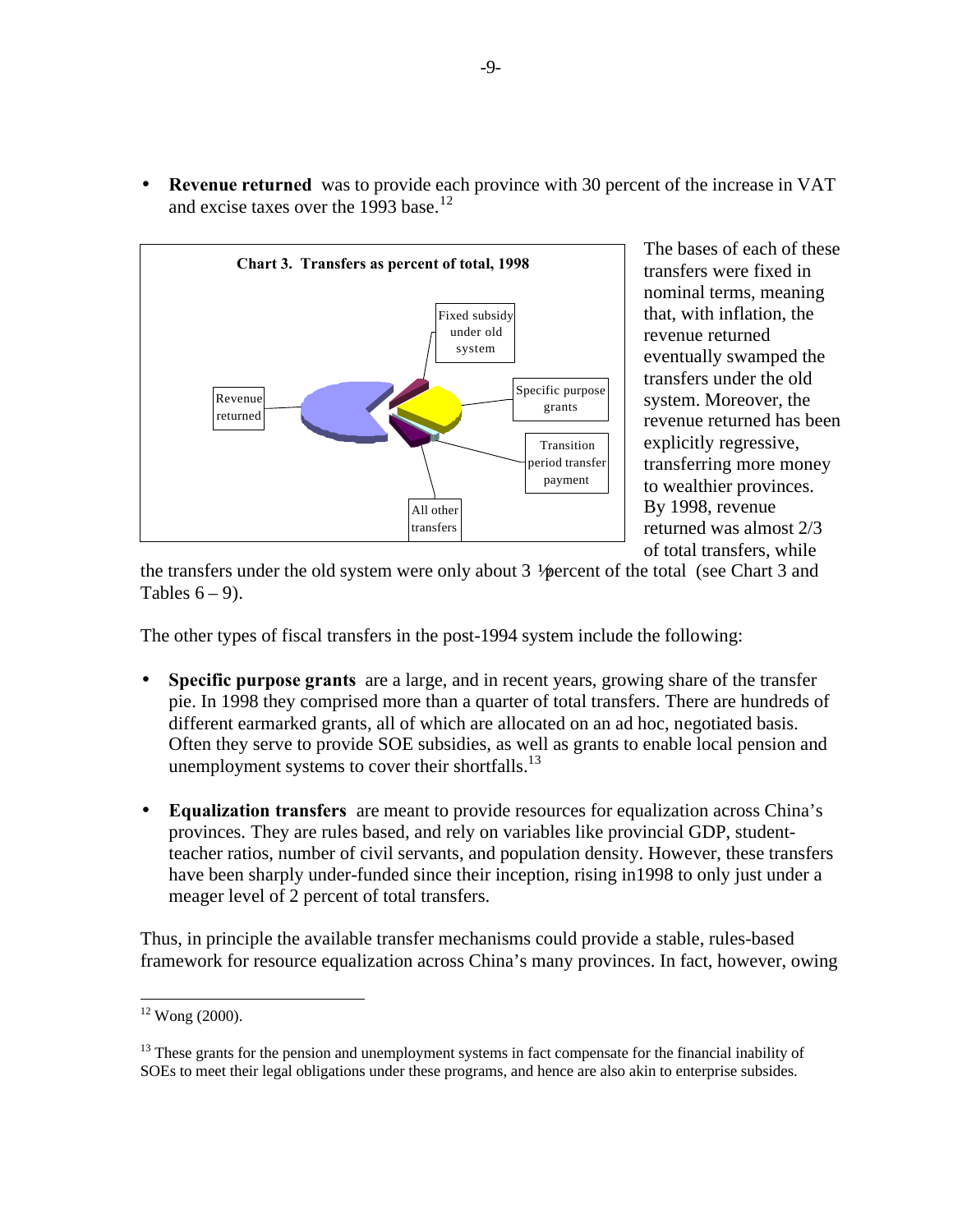to the reliance on the special purpose grants and the "revenue returned" window, the overall transfer system continues to be sharply regressive, rewarding wealthy regions with increased transfers (see Charts 4 and 5). The main element in the regressivity is the "revenue returned" (Chart 6), which is not offset by other transfers, including the relatively small equalization transfers (Chart 7), (see also Tables  $10 - 12$ ).

# **Expenditure assignments**

In very general terms, the Chinese system of expenditure assignments, as set out in the Constitution, is broadly consistent with international practice. The central government is responsible for national defense, external relations, capital construction of centrally owned enterprises, a number of central responsibilities in the areas of road and waterway construction, and servicing of public debt. Local governments are primarily responsible for local construction projects, most agriculture and water conservancy, education, health, culture, and most of the social safety net, including price subsidies  $14$  (see Tables 4 and 5). Nevertheless, in a number of areas—particularly social protection—there is effective overlap in responsibilities which serves to complicate both the revenue assignments and the needed design of the transfer system.

A critical difficulty relates to the responsibility for the social safety net. In a strict sense, the local governments are responsible, and China has relied on local (recently at the provincial level) pools even for pensions, unemployment insurance and the local (township level) provision of social assistance. When there is inadequate provision of social protection—e.g., delays in payments of pensions or unemployed workers without sources of support—the ultimate responsibility remains with the center, as do the downside risks of any social unrest.

The situation in China is complicated by the restructuring of the State Owned Enterprise (SOE) sector. Most SOEs provided social services ranging from kindergartens and health clinics to housing and hospitals. These services are in many cases being divested on efficiency grounds—this passes additional responsibilities on to local governments without the corresponding resources, effectively adding to their need for transfers or rationalization of the intergovernmental fiscal system.

These issues are discussed in further detail below.

<sup>1</sup> <sup>14</sup> Ma and Norregaard (1998).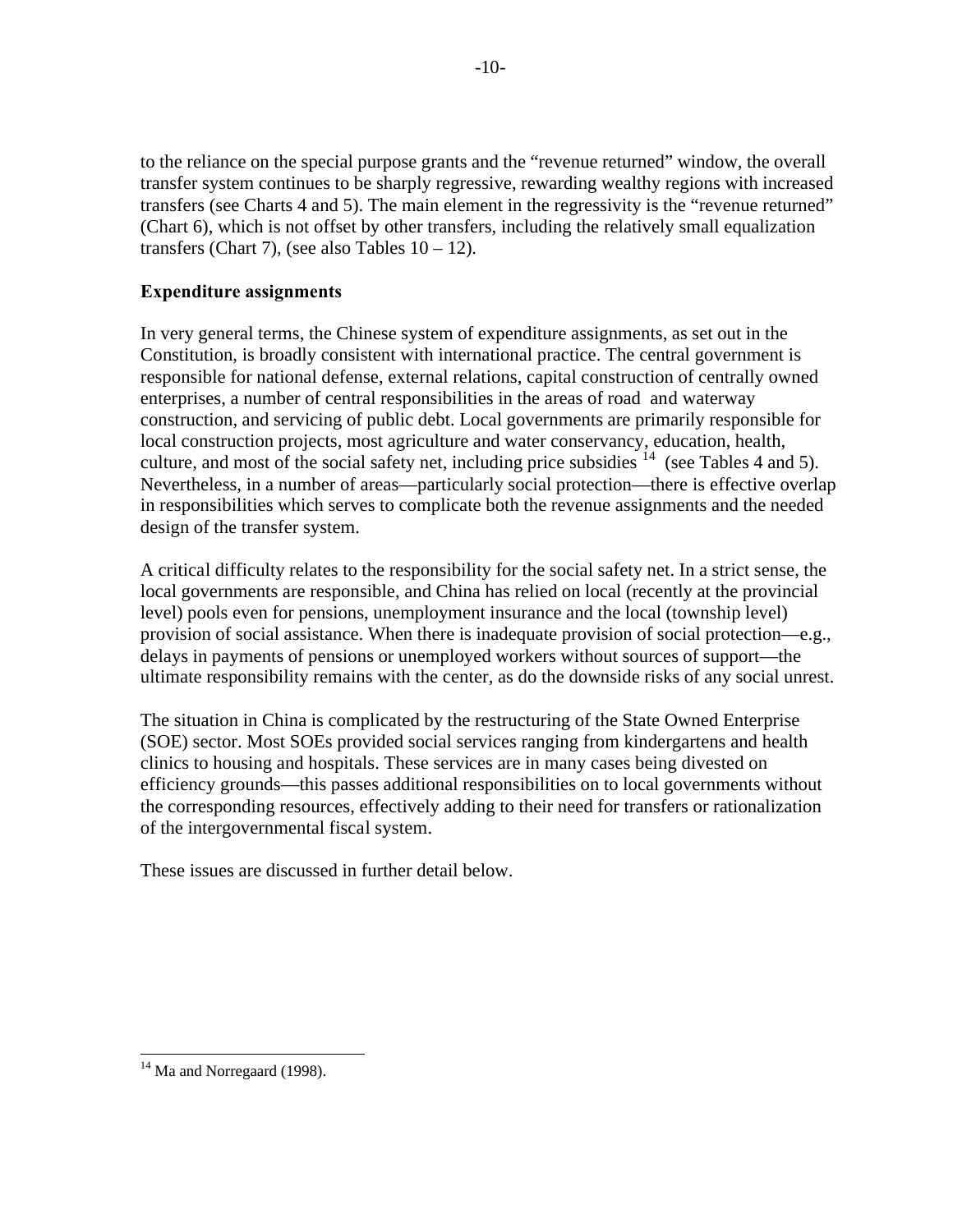

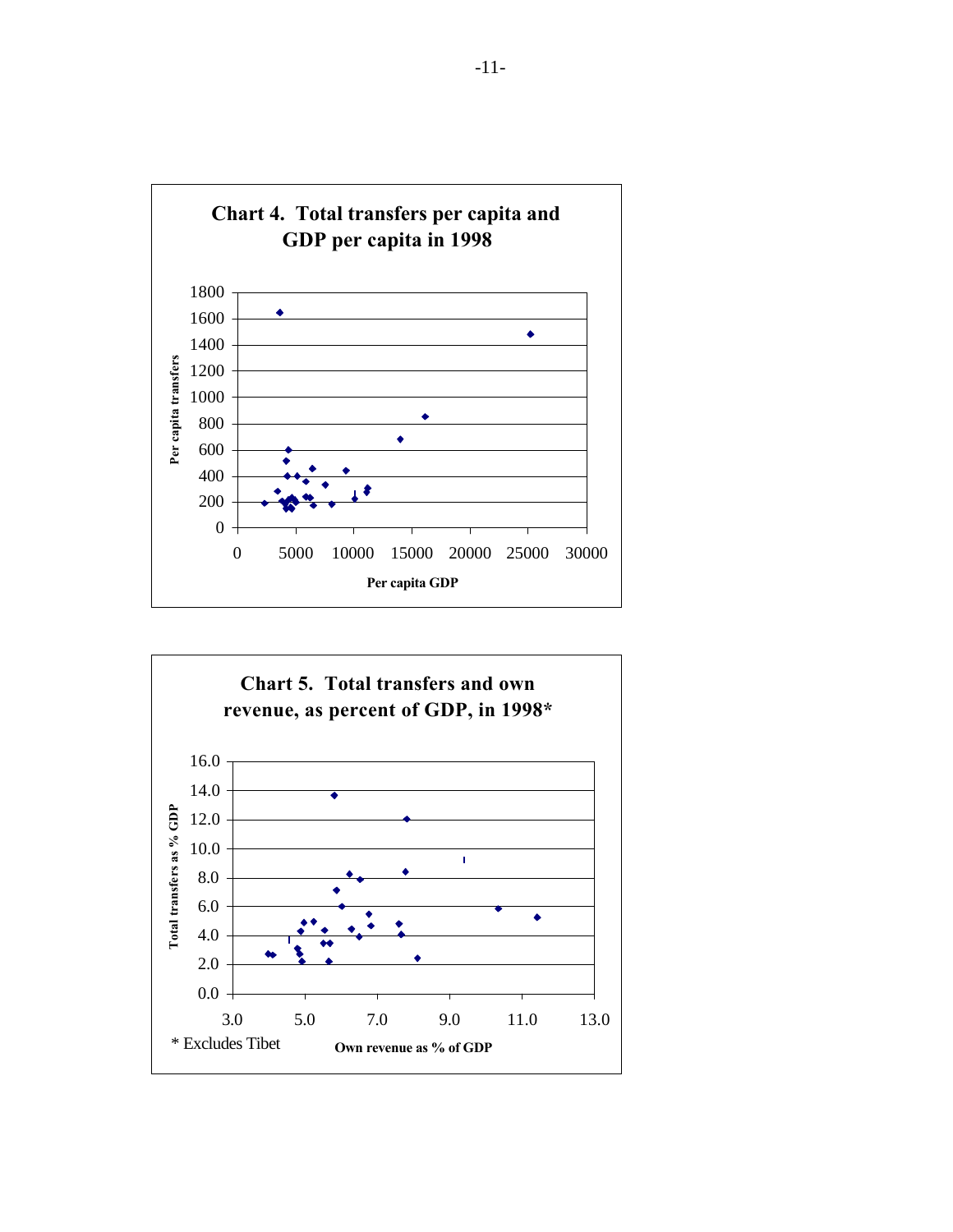

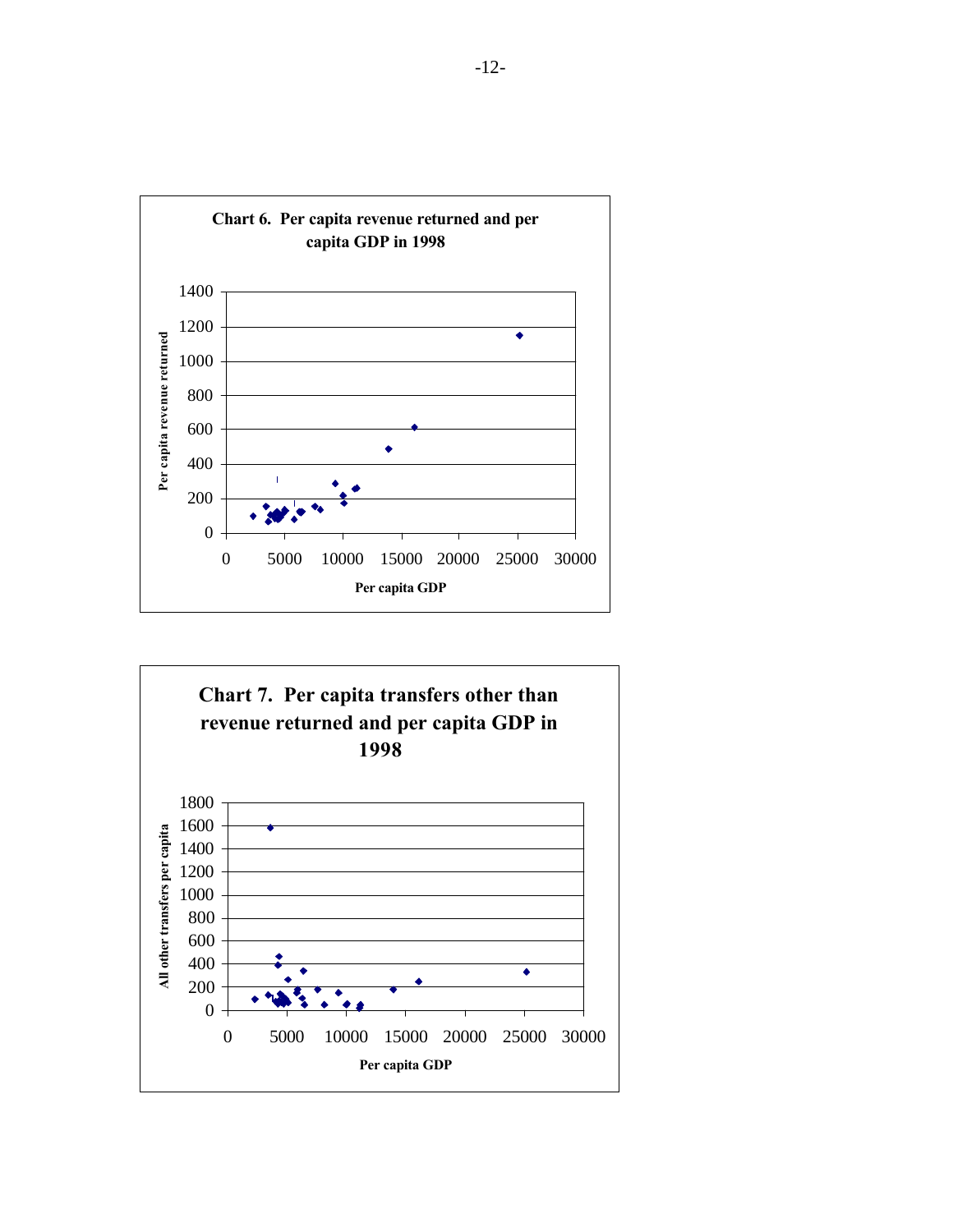#### **III. MACROECONOMIC MANAGEMENT WITH MULTI-LEVEL ADMINISTRATION IN CHINA— THE RECENT PAST**

In theory, local governments are thought to be more efficient in the provision of public goods by virtue of their proximity to, and thereby better information about, end-users. Similarly, because residents could move, and thus match their preferences to the provision of local public goods, inter-jurisdictional competition is thought to improve welfare outcomes.<sup>15</sup> Finally, some have emphasized the advantages of experimentation by subnational governments, a feature which has appealed to Chinese leaders, who have preferred to test reforms through extensive pilot projects.

Even in the Chinese context, the importance of informational asymmetries and incentives in institutional design cannot be ignored, such as the incentives facing bureaucrats at different levels of government (e.g., Qian and Roland,1998). There may be an adverse incentive to assist in raising revenues that accrue to the center. Moreover, extensive reliance on transfers can affect local incentives to raise revenues from their own sources.<sup>16</sup> Following the Asian crisis, much attention has been paid to the design of fiscal and monetary institutions which minimize vulnerability and which are resistant to shocks. This has translated principally into a required design of revenue assignments and revenue-sharing systems that protect aggregate revenues. Similarly, on the expenditure side, there is a greater need for central instruments as a means of ensuring that fiscal policy can be appropriately tightened (or loosened) in a timely manner. $17$ 

Sub-national governments in many parts of the world (particularly in Latin America) have sought to leverage their debt to gain concessions from the center. Indeed, Brazil came close to a financial crisis in 1998,  $^{18}$  and there are continuing difficulties with the local incentives to borrow against overall general government debt constraints in a range of developing countries.

Conflicting incentives and macroeconomic constraints would suggest that, in China, the potential rewards of fiscal decentralization for better service delivery need to be balanced against its risks.<sup>19</sup> On the one hand, lower level governments have better information about

<sup>1</sup>  $15$  See Oates (1972), Tiebout (1956), and Ter-Minassian (1997).

<sup>&</sup>lt;sup>16</sup> Montinolo, Oian and Weingast (1995).

 $17$  Eichengreen (1999), p. 57; Hemming and Petrie (2000).

 $18$  Tanzi (1995); Webb and Dillinger (1998), and World Bank (1999).

<sup>19</sup> See for example Feltenstein and Iwata (1999) and Ma (1997).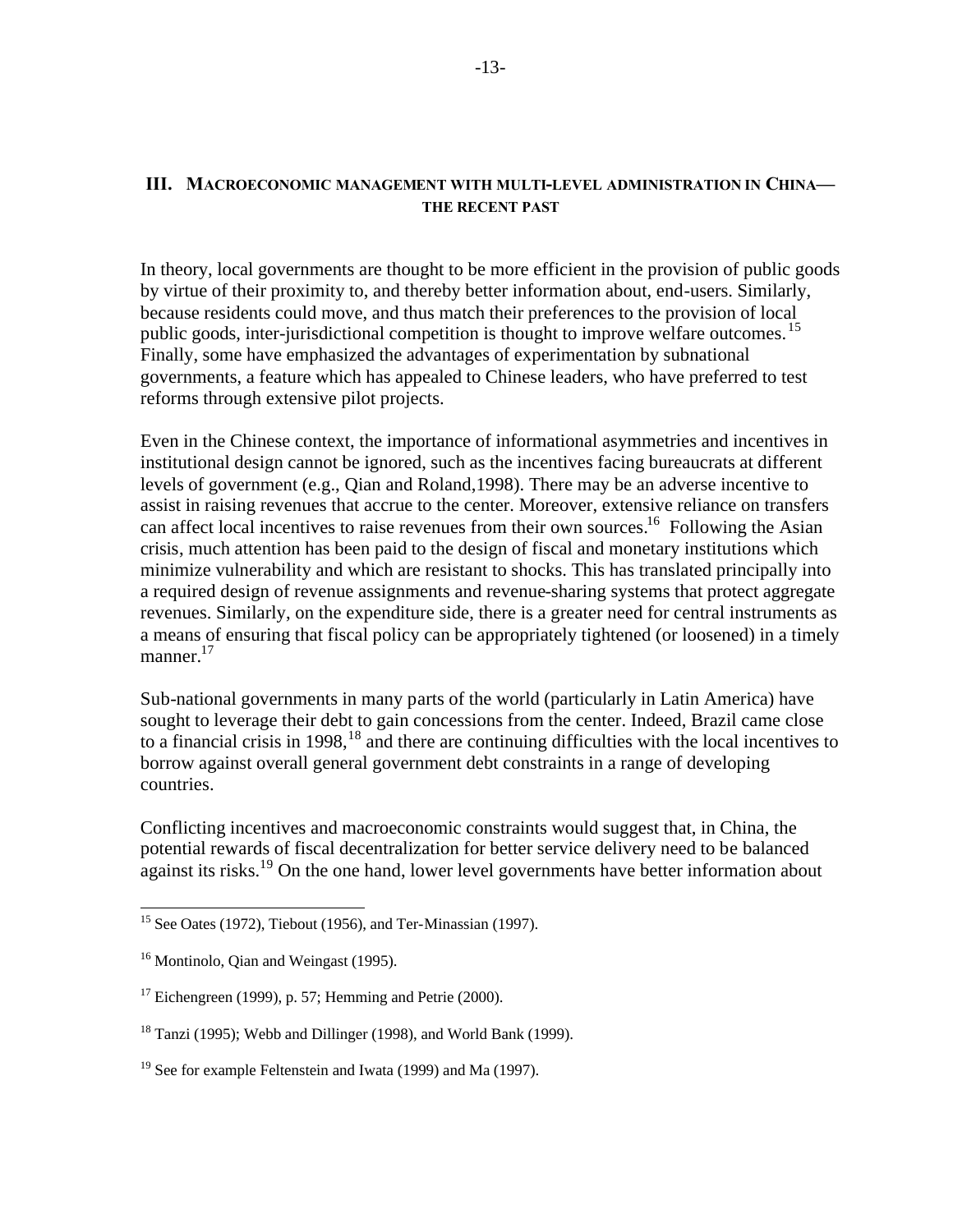local needs, which should improve the efficiency of provision of local public goods. However, as noted by Ter-Minassian (1997) and others, income redistribution is less easily accomplished in a highly decentralized state, and short term macroeconomic management is generally thought to be more complicated when substantial revenue instruments or expenditure items are controlled by subnational governments. In this view, fiscal discipline is best achieved when revenue and spending responsibilities are broadly balanced at each level of government.

#### **A. Decentralization and growth**

A number of researchers have argued that China's effectively decentralized fiscal system has had positive consequences for growth. Drawing on recent developments in the microeconomic theory of the firm, Qian and Weingast (1996, 1997) and Qian and Roland (1998) have argued that a form of "market-preserving federalism" has served to address incentive problems that otherwise might have undermined the commitment of central and local governments to market-style reform. In this view, the fact that local governments are equity holders in local SOEs has given them strong incentives to ensure that market conditions are conducive to the rapid growth of at least these firms, and to refrain from confiscatory taxation. At the same time, the political standing of local governments has been sufficiently strong to resist predatory taxation on the part of the central government. Moreover the center has had relatively limited information on local government finances. The result has been an environment that was extremely conducive to rapid capital accumulation and growth, particularly of small and medium sized firms controlled by provincial and local authorities. However, the absence of information on local finances provides ample opportunities for rent seeking. Thus, the opportunities that facilitated growth in the earlier period, now also constitute a political liability if there is misuse of resources or rent seeking behavior—particularly as the expectation of higher living standards are tempered through increasing inequalities.

In a cross section study, Davoodi and Zou (1998) have found that fiscal decentralization was not associated with more rapid economic growth in developing countries, while in developed countries the relationship was unclear. Decentralization is thought to be potentially harmful for growth because of the complications for macroeconomic management to which it gives rise (Tanzi (1996), but see Shah (1998) for a view to the contrary). In any case for China, Zhang and Zou (1998) have found a negative relationship between growth and decentralization.

#### **B. Decentralization and fiscal risk**

Macroeconomic management in China is complicated by the intergovernmental implications of a number of policy issues facing the authorities, including financial sector and enterprise reform, and the implications of those reforms for the provision of social services.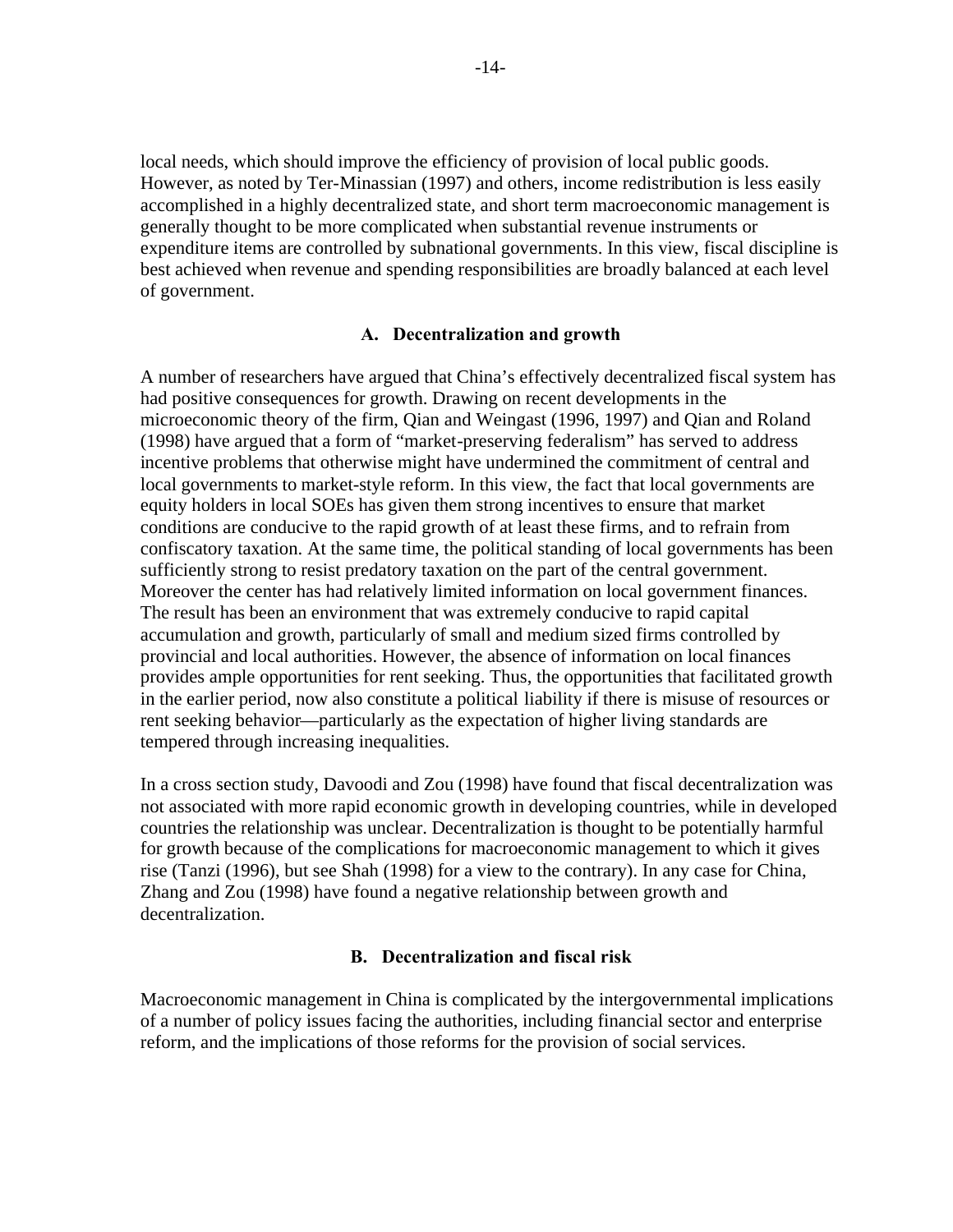#### **Fiscal vulnerability**

Perhaps the most worrying feature of the revenue sharing system in China is the degree to which fiscal resources are collected and managed, not by the central government, but by other levels of government. The most immediate fiscal vulnerability is thus the difficulty the central government could have in meeting its debt servicing obligations. Interest on government debt, which by law can only be issued by the central government, rose from 10.5 percent of central government own revenue in 1996 to 13.3 percent in 1997 and 15.1 percent in 1998. In 1999, owing to rapidly rising customs revenues and domestic debt for which the interest burden was postponed by means of balloon payments at maturity, this ratio fell back to 10.5 percent, but to stay at this level central government revenues will need to continue to rise.

The debt burden of the central government is slated to grow dramatically over the period ahead, moreover. Bonds placed for fiscal stimulus purposes in the aftermath of the Asian crisis will need to be serviced, as will at least a portion of AMC bonds. Ultimately, of course, the cost of restructuring the financial sector will fall on the central government. As a result, there is a need for a greater share of fiscal resources at the central level, effectively for precautionary reasons.

China's intergovernmental system has also given rise to dysfunctional behavior, such as indirect borrowing. Local governments, though forbidden to borrow openly, have attempted to do so through window corporations and banks, with the result that the central government is not in a position to monitor, much less manage, gross public debt.

# **SOE reform**

The Chinese authorities have long signaled their intention to restructure the SOE sector, and this effort has taken on new importance with recent agreements on WTO accession, since foreign competition will put the public enterprise sector under increased pressure. Although operating losses of the state enterprises have traditionally been covered by loans from the state banking system, the authorities' intention to streamline and modernize the financial sector are closing off this financing source. Hence, SOEs are being forced to adapt to market conditions, and this process is generating a variety of pressures that impinge upon the multilevel fiscal system.

Industrial location policy under central planning directed resources to inland provinces, particularly for the establishment of heavy industry which now faces significant restructuring. Thus, regions with outdated industrial technology are likely to face high social costs given the unemployment consequences of restructuring. Yet pooling of unemployment contributions within provinces has been very limited, and virtually negligible across provinces. Since the unemployment system is largely funded by a uniform payroll tax, several local governments are flush with unemployment insurance funds that are not used effectively, whereas other localities do not have enough from the unemployment wage tax to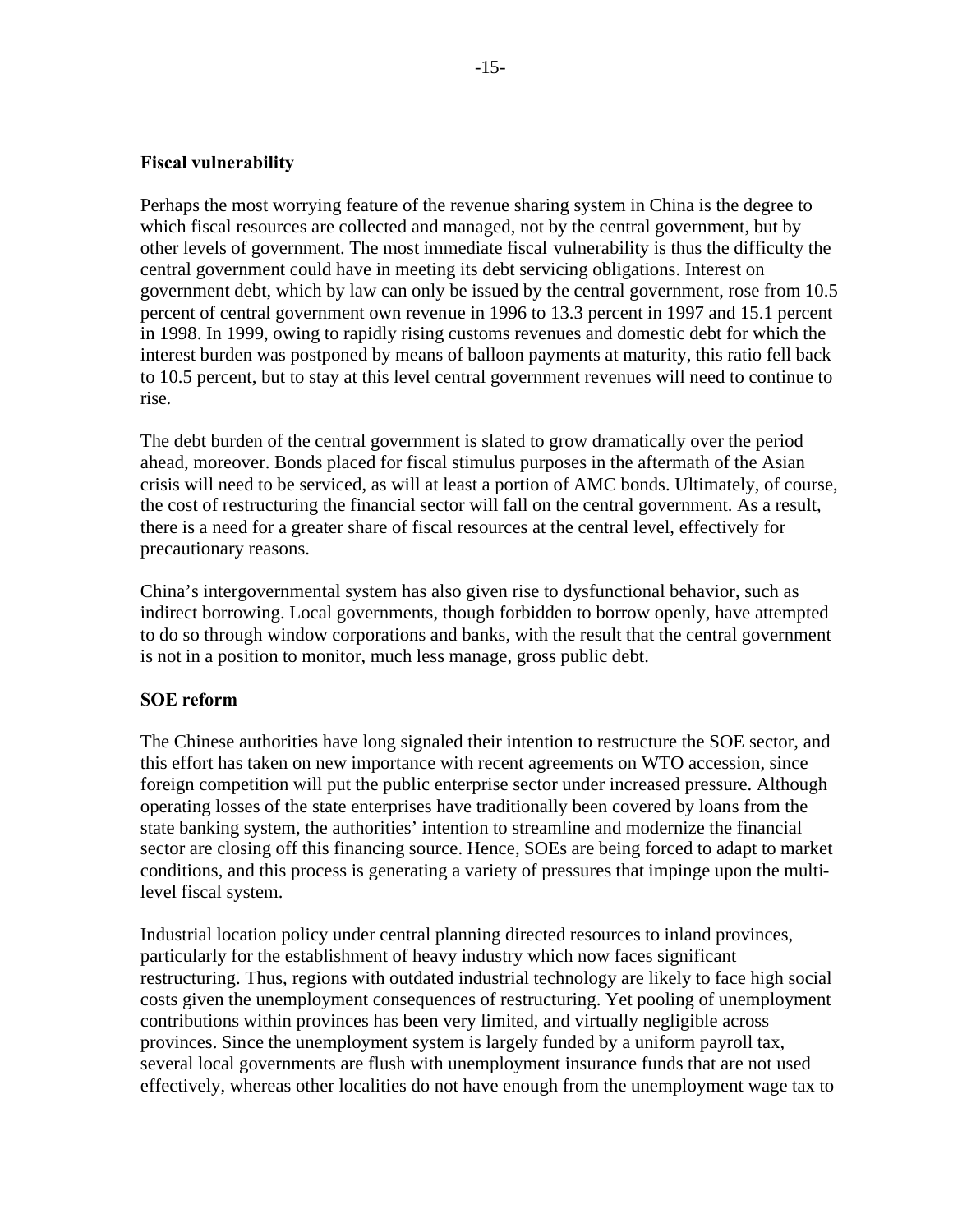cover minimum benefits, or adequate funds from other revenues to be able to meet the costs for the unemployed. This acts as a constraint on the scope for SOE restructuring.

Note that the existing horizontal imbalances also complicate attempts to use a macroeconomic stimulus to bolster the social safety net. In 1998 and 1999, the central government undertook significant fiscal expansions, and most of the spending took the form of capital investments. Some observers argued that social safety net spending might prove more effective in stimulating aggregate demand, and in facilitating SOE reform. However, the central authorities were reportedly wary of doing too much in this regard for fear of generating moral hazard problems with local governments (that might well have diverted their own spending on the social safety net to other uses, negating the social impact of the expansion).

#### **Financial sector restructuring**

Persistent losses in the SOE sector have been financed through continued lending by the state owned banks, and these losses will eventually need to be covered through fiscal transfers from the central budget. While the geographic distribution of "bad loans" is not well known, it is likely to be coincident with China's rust belt of presumably loss-making SOEs. Thus, any recapitalization of state banks may have an implicit element of intergovernmental transfer. Indeed, already there have been reports that bailing out state banks has proven difficult due to political disagreements over burden sharing (who should pay) and the allocation of benefits.<sup>20</sup>

#### **Social security reform**

China has a pension system based on pooling at the provincial level. Central pooling has been opposed on the grounds that this may involve transfers from poorer provinces with relatively young demographic profiles to those with a greater proportion of pensioners (especially along the coast)—but which also have much higher standards of living. However, because of limited pooling, a horizontal imbalance arises in regions with high concentrations of SOEs and a high dependency ratio of pensioners to pension fund contributors (e.g., in the coastal regions). As a result, to finance pension liabilities on a pay-as-you-go (PAYG) basis, payroll tax rates have risen to unsustainable levels in many localities, and pension arrears are becoming common.

In 1998 and 1999 the central authorities resorted to ad hoc fiscal transfers in order to settle outstanding pension obligations, and undertook a significant centralization in the form of mandatory provincial pooling for all industrial enterprises, regardless of ownership or

<sup>1</sup> <sup>20</sup> A similar problem arises with respect to local government borrowing through locally owned and managed financial institutions, where bankruptcy may be politically difficult. GITIC, for example, was controlled by the provincial government of Guangdong.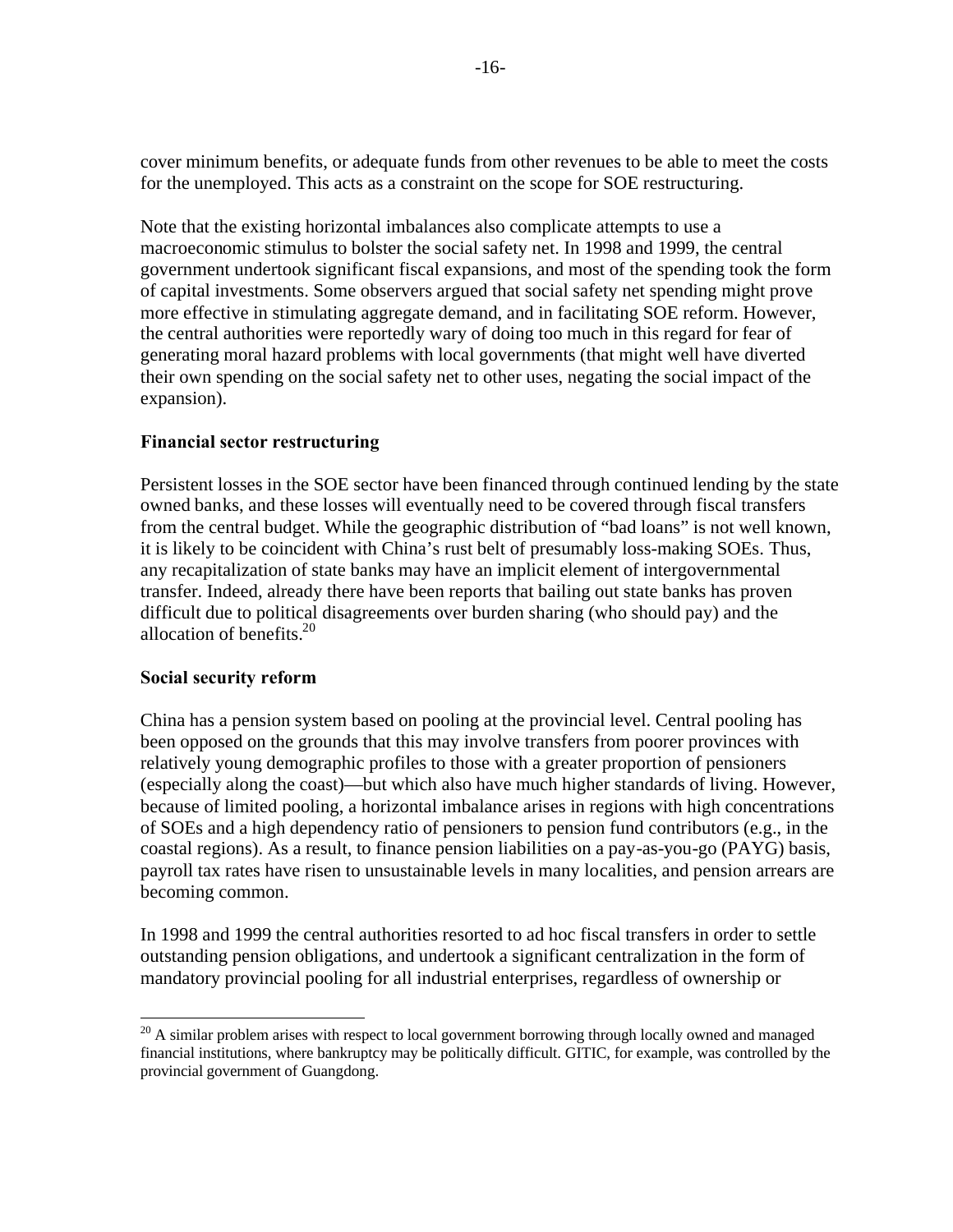industry. With the ratio of pensioners to working population in China rapidly approaching that in Europe and Japan, even with national pooling the PAYG system as a whole will need restructuring and possible central transfers in the near future. An additional concern arises concerning the management and oversight of the existing pension funds at the local level

Similarly, with unemployment insurance, local pools do not provide sufficient pooling of risks—the localities that need the funds most (because of SOE restructuring) do not have sufficient resources to provide for the unemployed, whereas others have idle balances in funds that may not be effectively managed.

A wide-ranging reform of the social security system in China may involve a centralization of the pooling and financing mechanisms, perhaps with a centralized payroll tax or charge—this however need not imply reduced functions for local governments. Indeed by treating all the aged, and the unemployed, equally across China, the center would be able to relieve burdens on local governments (particularly along the coastal regions) that could facilitate a greater degree of progressivity in the tax-transfer system as a whole.

#### **Information flows and public expenditure management issues**

China remains a unitary state in which the ultimate responsibility for expenditures remains with the center. However, at this stage, the center lacks the instruments to track expenditures, including those made by sub-national bodies on behalf of and with direct financing from the center. Even some payments made by the center for central government operations, such as some central wage liabilities, and financing for the construction of grain silos (a central government responsibility) are often routed through local government. A central difficulty is that center lacks the means to ensure that such payments are made in a timely fashion.

The difficulty is exacerbated when certain local expenditures are required by the center, with requisite financing provided through special purpose programs. Such programs may include basic education to a certain level. The center lacks the mechanisms to monitor compliance with the objectives of special purpose programs, which may be diverted to other priorities of the local governments. Attempts by the Ministry of Finance at the present time to create an effective treasury system should assist in the transparency of central and sub-national expenditures. However, these reforms are likely to become effective only in the mediumterm, i.e., within a four or five year time horizon. This affects the choice of policy instruments in the short-to-medium term.

#### **IV. IMPLICATIONS OF CHANGING INTERGOVERNMENTAL DYNAMICS**

# **A. Revenue assignments—vertical and horizontal imbalances?**

A number of issues arise out of the foregoing discussion. In part, the fiscal management system needs to be modernized in a way that allows accurate information to flow to policy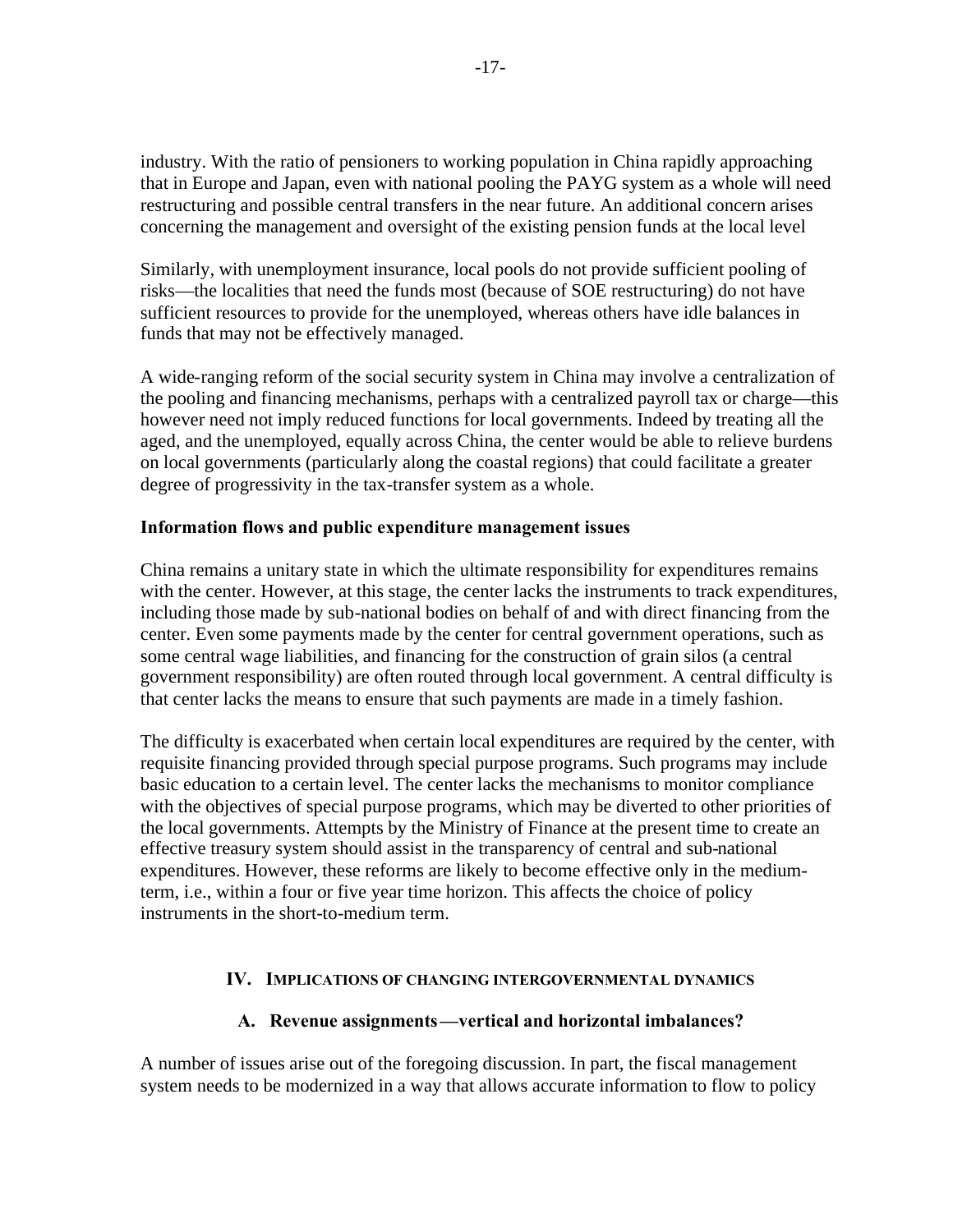makers at all levels. But it is also likely that the fiscal federal system itself will need to be revised to take into account the pressures to further reform the tax system.

The principal tax policy changes are dictated in part by China's prospective entry into the World Trade Organization, and also to rationalize the process initiated in 1994. The key policy measures include:

- **The reform of the VAT**—including from *production to consumption* basis will lead to changes in revenues generated in specific regions, thus affecting the returned revenue. Moreover, the *extension in coverage* of the VAT, supplanting business taxes which accrued to local authorities, will open up the question of appropriate county and city-level tax bases, and the design of transfers.
- **Elimination of nuisance fees and charges** levied by the county-level administrations, and their potential replacement by excises, e.g., fuel taxes, has been opposed because of the potential centralization of a local tax base. In late 1999 the National Peoples Congress finally removed the last legal roadblock to introduction of a central fuel tax that is meant to replace a half dozen local fees assessed on essentially the same tax base, the authorities have been unable to implement the change as a result of local government opposition. However, there is scope to view such excises as a *shared tax base*, with more than one level of government levying such taxes (within bounds)—and there is clearly scope to "persuade" local governments.
- **The assignment of the personal income tax to local governments** may need to be reconsidered, given its potential revenue generation capability as the economy expands. Typically, in industrial countries, the largest share of the personal income taxes accrues to the central government, although lower levels in some countries also share the base and are permitted to levy a up to a certain number of percentage points. Given the Chinese central government's revenue needs (e.g., for enterprise and bank restructuring, or for redistribution), it may be advisable to introduce such reforms before the revenue generated from this head becomes too large—else there will be a reluctance on part of the local governments to cede this base to the center.
- **For assigned local taxes,** a degree of control over rate structure is critical in ensuring local accountability. Otherwise the local government does not have at its disposal means of financing additional local expenditures by inflicting the burden on local citizens. As seen in recent years, there is then a tendency to obtain additional revenues by circuitous means.

It may be useful to revise revenue assignments and sharing rules at this stage with an eye toward giving subnational governments adequate tax setting authority. In the absence of greater local revenue autonomy, it will continue to be difficult to convince local authorities to do away with the many fees and charges which now serve to finance off-budget local expenditures. However, changes in these assignments will necessitate a review of resulting horizontal and vertical imbalances and need for transfers.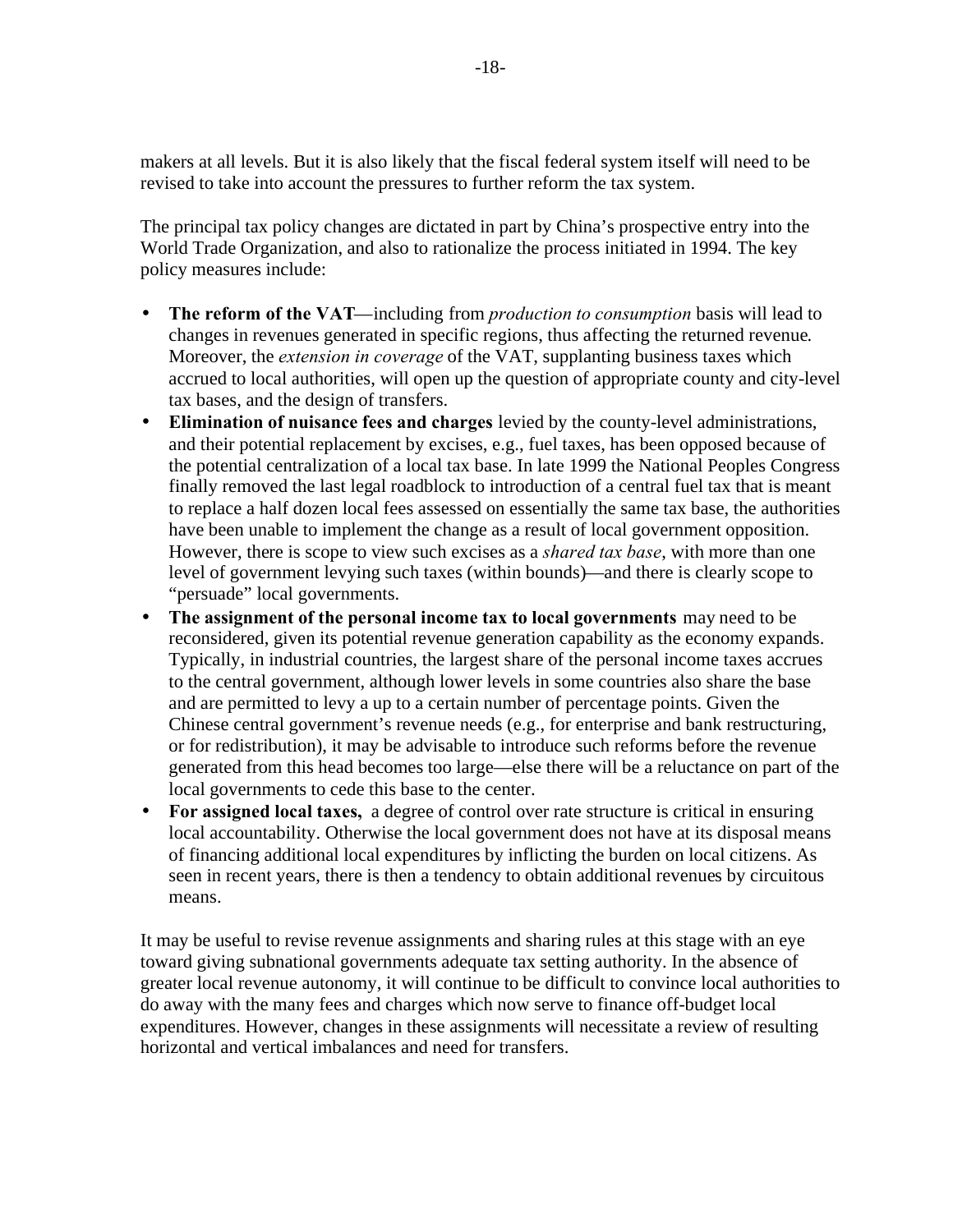### **B. Specification of expenditure assignments**

Unlike in the past, there is a need to specify expenditure assignments and responsibilities to ensure effective service delivery at the city and county level. This is important as SOEs shed responsibilities for enhanced efficiency.

The role of the social safety net also needs to be examined—including central pooling pursuant to the creation of a **social security tax,** should the authorities decide to move in that direction**.** While a centrally financed pension and unemployment insurance system may appear to be a "recentralization" move, in effect it would remove a major constraint on local governments enabling these to more effectively provide public services such as basic health and education.

There is a need to reassess the system of expenditure assignments in China's fiscal system. On paper, the system seems to match international practice, with national public goods like defense handled centrally, and others that vary with local characteristics, such as education, managed locally. However, in practice some activities are managed by several levels of government simultaneously, giving rise to inefficient delivery of services.<sup>21</sup> Beyond the budget, a great deal of progress remains to be made in deciding which activities should be done by the state at all, and which should be handed over to the private sector.

Moreover, there are some activities which, by virtue of their magnitude, cannot be handled by local governments alone. For example, some environmental projects demand resources from the central government, and a number of transition-related expenditures in rust belt regions – because the rust belts were initially created at central government behest – will need to be co-financed by the center.

Finally, the question of local government borrowing for legitimate capital purposes remains contentious in China, as elsewhere in the developing world. On the one hand, the outright prohibition of local borrowing can be inefficient—in that projects with high social rates of return might not be funded. A total prohibition can also be evaded, such as when local governments borrow through window corporations. In China both factors are evident. On the other hand, once local governments have a borrowing window to which they can turn, serious incentive problems are unavoidable in that local governments – and creditors – have reason to borrow excessively in the expectation of a central government bailout in case of difficulty. To date, the authorities have forbidden explicit local government borrowing, but local public enterprises regularly undertake debt issuance for projects which appear to be public in nature.

In the absence of an efficient capital market and monitoring and reporting mechanisms, it may be premature to move quickly to a system that permits explicit borrowing by local governments, subject to borrowing limits. The individual limits for all local governments

<sup>1</sup>  $21$  Wong (2000).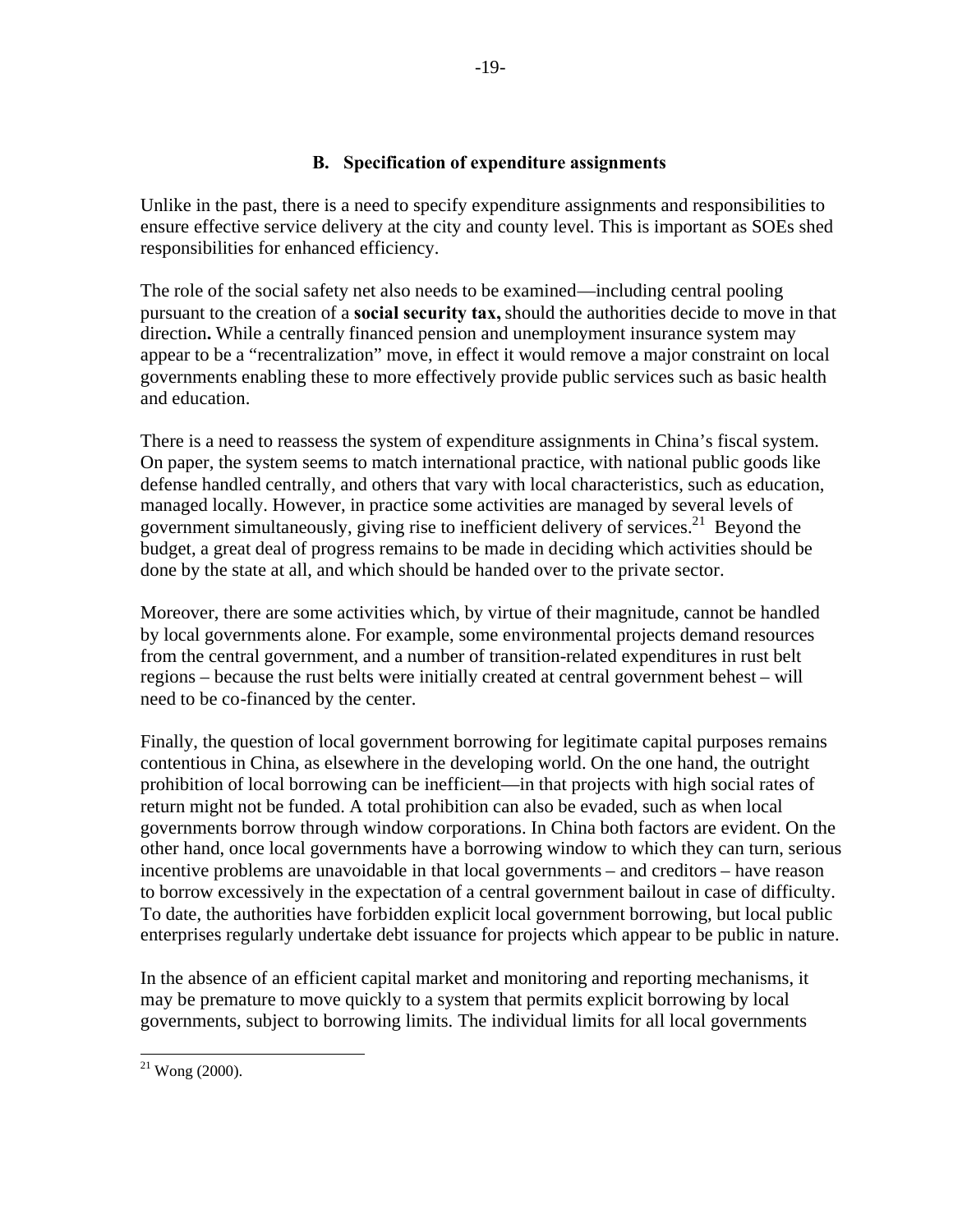may be inconsistent with the overall limit for general government debt consistent with a sustainable macroeconomic stance. Thus, in the short term, it may be prudent to permit some local borrowing subject to approval by the center.

#### **G. Design of transfers**

In order to achieve greater horizontal equity across provinces, it will be important to reorient fiscal transfers away from "revenue returned" towards a system of rules based equalization grants. This idea has been suggested for some time, but the size of the "equalization" transfer scheme remains tiny.

During 2000, the authorities have sought to address some of the regional inequalities through an explicit policy of developing the western and central provinces. To some extent, this program would be less urgent had an adequately funded system of equalization grants been in place. Indeed, as shown in Chart 8, fiscal revenue per capita wealthy coastal provinces like Zhejiang and Fujian, after taking account of all transfers and extrabudgetary revenues, is as much as twice that of poorer inland regions like Gansu and, to a lesser extent, Yunnan.<sup>22</sup>



In the absence of a sufficiently large effective vertical imbalance that permits the functioning of a significant equalization mechanism, the center has been tempted to resort to a better targeting of special purpose grants. The main difficulty with this reliance on special purpose grants is that the center lacks the monitoring mechanisms to ensure effective use. Also, the ad

<sup>1</sup>  $22$  Yunnan province has relatively high per capita fiscal revenue because of the importance of tobacco (which affects "revenue returned" through the excise tax) in provincial public finance.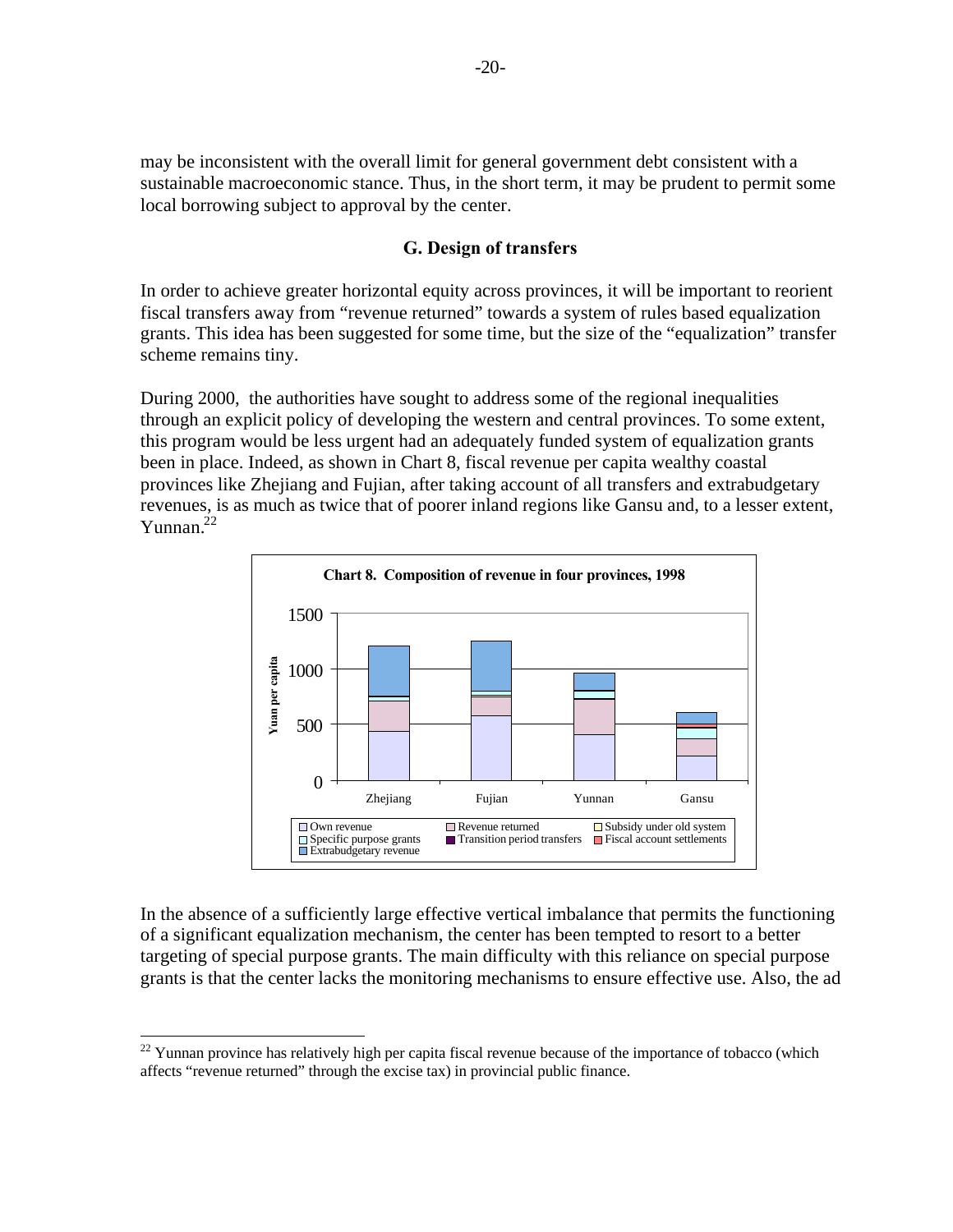hoc decisions of the center may not fully take into account the overall directions that might lead to horizontal equity.

However, as described in Lou Jiwei  $(1997)^{23}$ , if there is an overall framework, it would make eminent sense to rely initially on a better targeting of special purpose grants while the full equalization system is being developed. While there is an increasing capability in China to design and implement an equalization grants system, the constraints remain essentially political and may need a coherent review of the revenue assignments together with the establishment of expenditure responsibilities and a consistent transfer design to act in support of an overall reform.

#### **H. Conclusions**

It was hoped that the 1994 fiscal system reform would contribute to an increase in the "two ratios:" revenue to GDP and the central share in state budget revenue. Following some modest initial success with the latter, neither ratio has risen appreciably during most of the period following the reform. And although some progress in this regard has been registered in 1998-99, fiscal revenue, and particularly central government revenue, remain precariously low. While the revenue decline of the mid-1990s owes to a number of factors, including those common to many transition countries, adverse incentives in the fiscal federal system appear to have played an important role as well. Transfers have been inadequate and are not based on expenditure necessities. Provinces have extremely limited revenue raising authority, which means they have strong incentives to keep resource flows outside the budget (indeed, often in the locally-owned public enterprise sector). Moreover, despite considerable evolution in the role of the state in the Chinese economy, expenditure assignments have not been fundamentally reassessed since 1994.

We have argued that a comprehensive reform of the intergovernmental fiscal system is needed in China. This effort should emphasize clear delineation of revenue bases and local authorities will need to be given greater freedom to set tax policy in accordance with local conditions. There has to be greater precision concerning the expenditure responsibilities, and there should also be an attempt to clarify the role of local contingent liabilities which may have arisen outside the budget. The restructuring of the social security system, particularly for pensions and unemployment insurance will also have an impact on the local need for financing. The transfer system will need to be revised to reflect local revenue capacity and expenditure needs in a rules-based manner, Ultimately, reducing vulnerabilities in this area will necessitate significant progress in fiscal management reforms of treasury and budget management processes.

1

 $23$  See also Mihaljek in Ahmad (1997).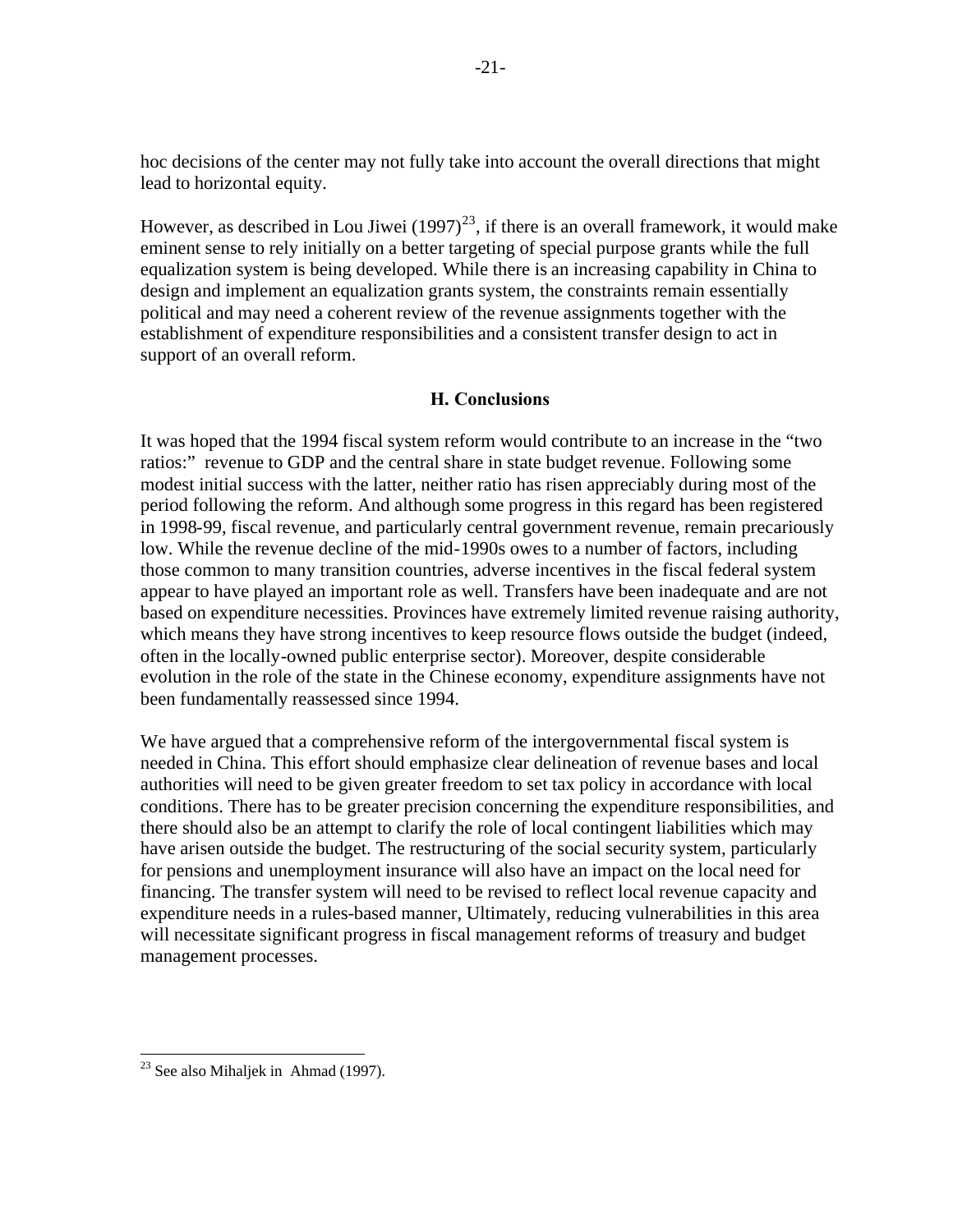#### **References**

Ahmad, Ehtisham, Gao Qiang and Vito Tanzi, eds., *Reforming China's Public Finances*, Washington: IMF (1995).

Ahmad, Ehtisham, "China," in Ter-Minassian (1997a).

Ahmad, Ehtisham, *Financing Decentralized Expenditures*, Edward Elgar (1997).

Arora, Vivek and John Norregaard, "Intergovernmental Fiscal Relations: The Chinese System in Perspective," IMF Working Paper No. WP/97/129.

Bahl, Roy, *Fiscal Policy in China: Taxation and Intergovernmental Fiscal Relations,* San Francisco: The 1990 Institute (1999).

Blanchard, Olivier and Andrei Shleifer, "Federalism With and Without Political Centralization: China versus Russia," NBER Working Paper No. 7616 (March 2000).

Davoodi, Hamid, and Heng-fu Zou, "Fiscal Decentralization and Economic Growth: A Cross-Country Study," *Journal of Urban Economics*, 43 (1998): 244-257.

Eichengreen, Barry, *Toward a New International Financial Architecture: A Practical Post-Asia Agenda,* Washington: IIE (February 1999).

Feltenstein, Andrew and Shegeru Iwata, "Decentralization and Economic Stability in China: Regional Autonomy has its Costs," draft paper (July 1999).

Jin, Hehui, Yingyi Qian, and Barry R. Weingast, "Regional Decentralization and Fiscal Incentives: Federalism, Chinese Style," draft paper (March 1999).

Hemming, Richard and Murray Petrie, "A Framework for Assessing Fiscal Vulnerability," IMF Working Paper No. WP/00/52 (March 2000).

Laffont, Jean-Jacques, "Incentives in China's Federal Tax System," unpublished manuscript, (1999).

Lardy, Nicholas, "WhenWill China's Financial System Meet China's Needs?" paper prepared for Conference on Policy Reform in China, Stanford University (November 18-20, 1999).

Lardy, Nicholas, *China's Unfinished Economic Revolution,* Washington: Brookings (1998).

Li, Shi, "Efficiency and redistribution in China's Revenue Sharing System," in J-J. Dethier (ed), *Governance, Decentralization and Reform in China, India and Russia,* Kluwer (2000).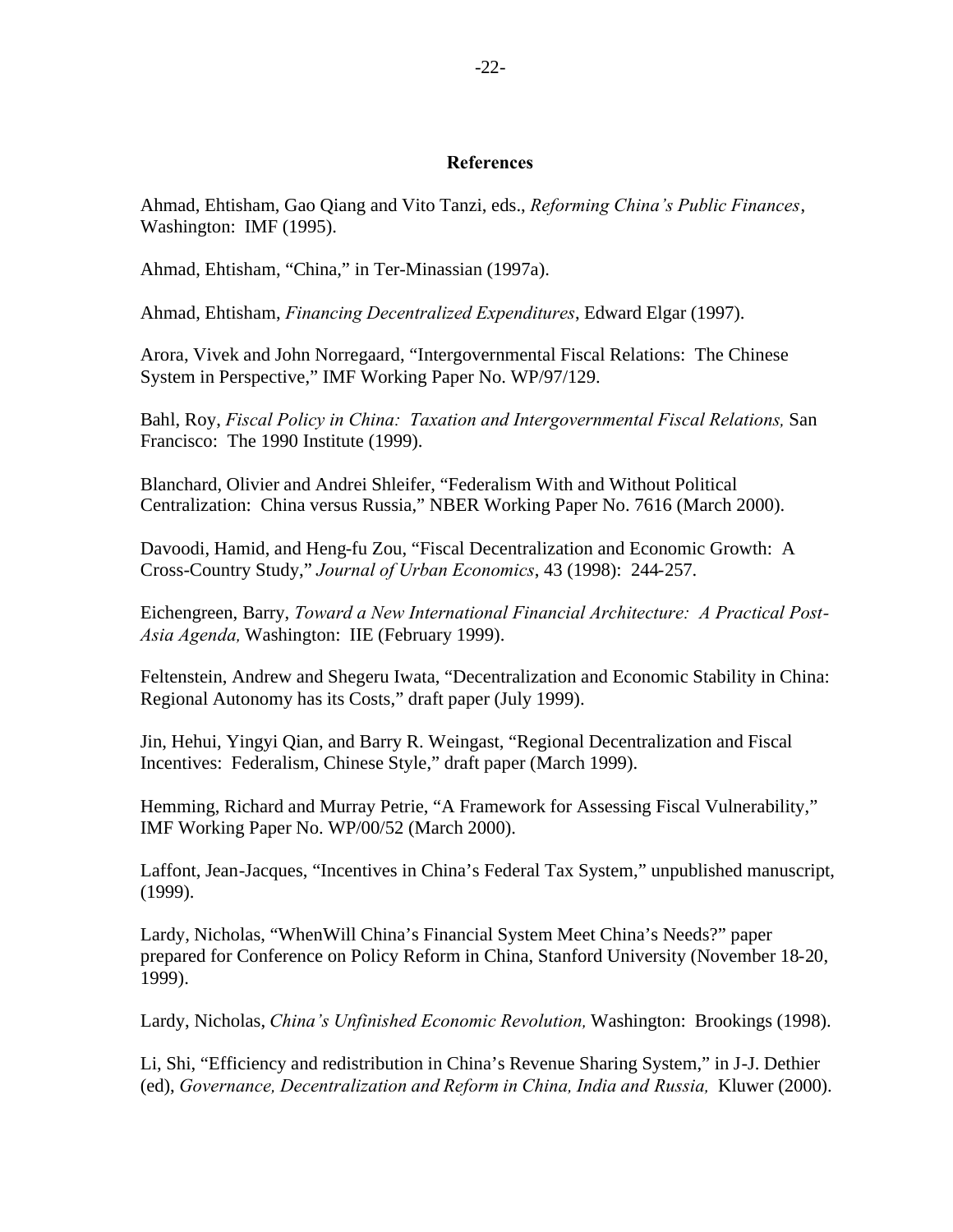Lou, Jiwei, "Constraints in reforming the transfer system in China," in E. Ahmad (1997).

Ma, Jun, *Intergovernmental Relations and Economic Management in China*, NY: St. Martins (1997).

Ma, Jun and John Norregaard, "China's Fiscal Decentralization," IMF, unpublished manuscript (October 1998).

Montinolo, Gabriella, Yingyi Qian and Barry R. Weingast, "Federalism, Chinese Style: The Political Basis for Economic Success in China," *World Politics*, V48 N1 (1995): 50-81.

Oates, Wallace, *Fiscal Federalism*, NY: Harcourt, Brace Jovanovich (1972).

Qian, Yingyi, "The Institutional Foundations of China's Market Transition," paper prepared for World Bank ABCDE conference (April 1999).

Qian, Yingyi, and Gerard Roland, "Federalism and the Soft Budget Constraint," *American Economic Review*, 88, 5 (December 1998): 1143-62.

Qian, Yingyi, and Barry R. Weingast, "China's Transition to Markets: Market-Preserving Federalism, Chinese Style," *Journal of Policy Reform*, 1 (1996): 149-185.

Qian, Yingyi, and Barry R. Weingast, "Federalism as a Commitment to Market Incentives," *Journal of Economic Perspectives*, 11, 4 (1997): 83-92.

Shah, Anwar, "Fiscal Federalism and Macroeconomic Governance: For Better or For Worse?" World Bank Policy Research Working Paper No. 2005 (November 1998).

Tanzi, Vito, "Fiscal Federalism and Decentralization: A Review of Some Efficiency and Macroeconomic Aspects," paper prepared for World Bank ABCDE conference (May 1995).

Ter-Minassian, Teresa, ed., Fiscal Federalism in Theory and Practice, Washington: IMF (1997a).

Ter-Minassian, Teresa, "Decentralization and Macroeconomic Management," IMF Working Paper No. WP/97/155 (November 1997b).

Ter-Minassian, Teresa and Jon Craig, "Control of Sub-national Government Borrowing," in Ter-Minassian (1997a).

Tiebout, Charles, "A Pure Theory of Local Expenditures," *Journal of Political Economy*, 64 (October 1956): 416-24.

Webb, Steven and William Dillinger," Fiscal Management in Federalized Democracies: Argentina and Brazil," draft paper (1998).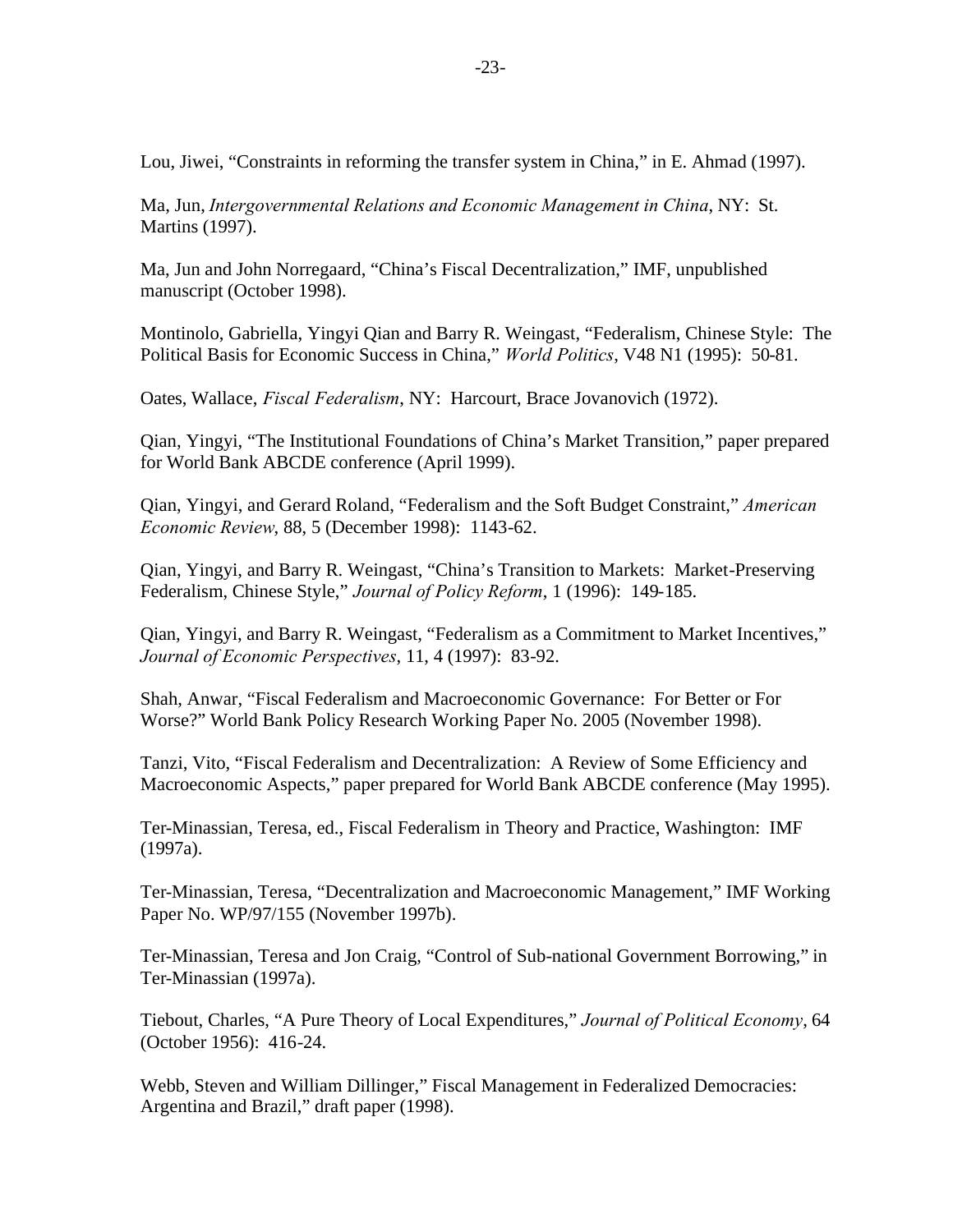Wong, Christine P., "Central-Local Relations Revisited: the 1994 Tax Sharing Reform and Public Expenditure Management in China," World Bank Office in China (April 2000).

Wong, Christine P., ed., *Financing Local Government in the People's Republic of China,* published for the Asian Development Bank by Oxford UP (1997).

Wong, Christine P., Christopher Heady and Wing T. Woo, *Fiscal Management and Economic Reform in the People's Republic of China*, published for the Asian Development Bank by Oxford UP (1995).

Wong, Christina P., "Central-Local Relations in an Era of Fiscal Decline: the Paradox of Fiscal Decentralization in Post-Mao China," *China Quarterly* (December 1991): 691-715.

World Bank, *Beyond the Center: Decentralizing the State*, Washington, DC: (1999).

Zhang, Tao, and Heng-fu Zou, "Fiscal Decentralization, Public Spending and Economic Growth in China," *Journal of Public Economics*, 67 (1998): 221-240.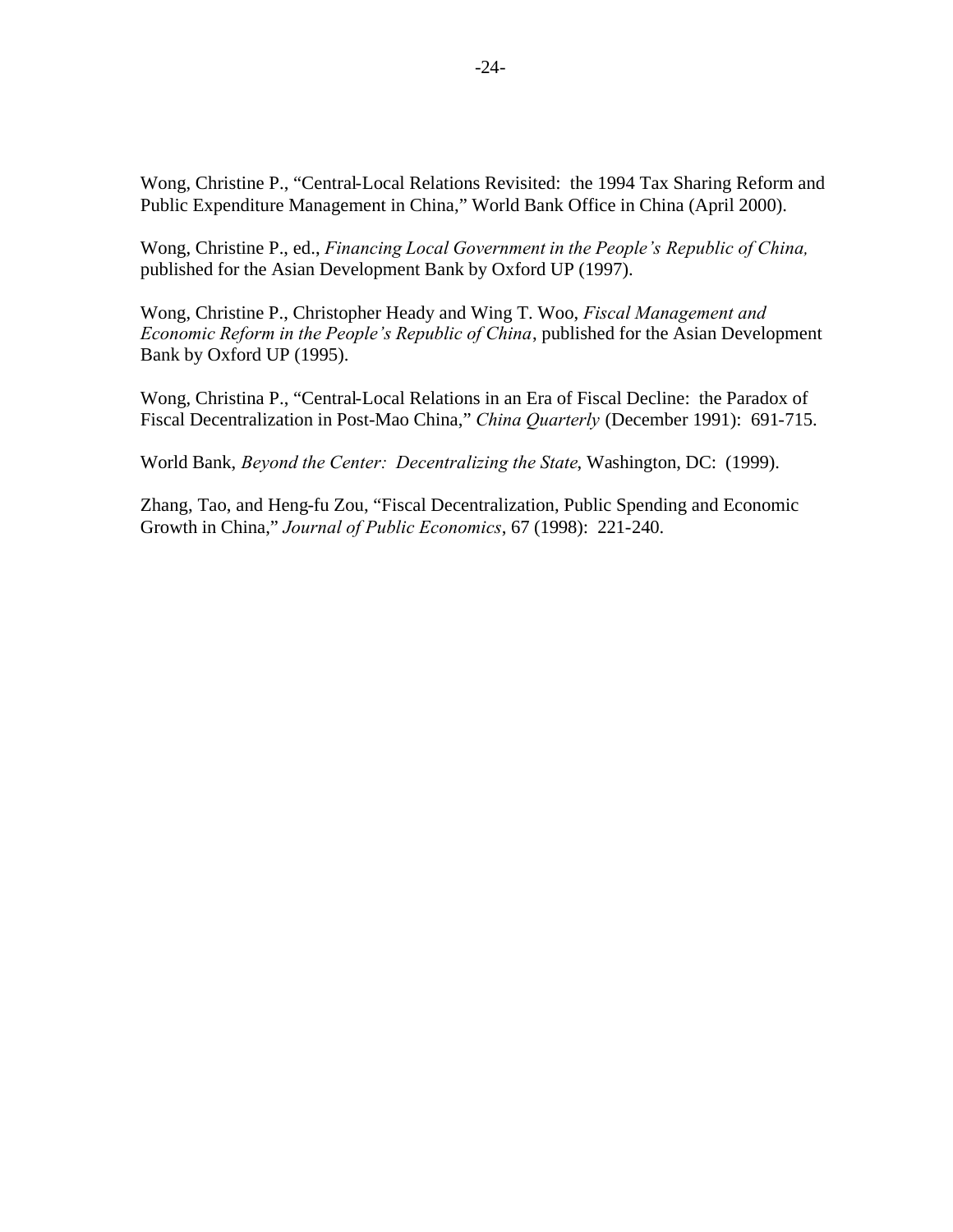| $19-Jun-00$<br>11:39 PM                   | 1980 1/<br>Actual | 1985 1/<br>Actual   | 1990<br>Actual | 1991<br>Actual | 1992<br>Actual | 1993<br>Actual | 1994<br>Actual | 1995<br>Actual | 1996<br>Actual | 1997<br>Actual | 1998<br>Actual | 1999<br>Actual | 2000<br><b>Budget</b> |
|-------------------------------------------|-------------------|---------------------|----------------|----------------|----------------|----------------|----------------|----------------|----------------|----------------|----------------|----------------|-----------------------|
|                                           |                   |                     |                |                |                |                |                |                |                |                |                |                |                       |
|                                           |                   | (in percent of GDP) |                |                |                |                |                |                |                |                |                |                |                       |
| Total revenue                             | 25.7              | 22.4                | 15.8           | 14.6           | 13.1           | 12.6           | 11.2           | 10.6           | 10.7           | 11.6           | 12.4           | 13.9           | 13.9                  |
| Total expenditure                         | 27.2              | 22.4                | 16.6           | 15.7           | 14.0           | 13.4           | 12.4           | 11.6           | 11.5           | 12.4           | 13.6           | 16.0           | 16.5                  |
| Balance                                   | $-1.5$            | 0.0                 | $-0.8$         | $-1.1$         | $-1.0$         | $-0.8$         | $-1.2$         | $-1.1$         | $-0.8$         | $-0.7$         | $-1.2$         | $-2.1$         | $-2.6$                |
| Central revenue                           | 6.3               | 8.6                 | 8.0            | 6.6            | 5.8            | 4.5            | 7.4            | 6.6            | 6.2            | 6.5            | 6.9            | 7.8            | 7.8                   |
| Own revenue                               | 6.3               | 8.6                 | 5.4            | 4.3            | 3.7            | 2.8            | 6.2            | 5.5            | 5.3            | 5.7            | 6.2            | 7.1            | 7.1                   |
| Transfers from local levels               | $\cdots$          | $\ldots$            | 2.6            | 2.3            | 2.1            | 1.7            | 1.2            | 1.0            | 0.9            | 0.8            | 0.8            | 0.7            | 0.7                   |
| Central expenditure                       | 14.8              | 8.9                 | 8.6            | 7.6            | 6.6            | 5.4            | 8.9            | 7.7            | 7.1            | 7.2            | 8.1            | 10.0           | 10.4                  |
| Own expenditure                           | 14.8              | 8.9                 | 5.4            | 5.0            | 4.4            | 3.8            | 3.8            | 3.5            | 3.1            | 3.4            | 4.0            | 5.0            | 5.4                   |
| Transfers to local levels                 | $\cdots$          | $\cdots$            | 3.2            | 2.6            | 2.2            | 1.6            | 5.1            | 4.2            | 4.0            | 3.8            | 4.2            | 5.0            | 5.0                   |
| Central government balance                | $-8.5$            | $-0.3$              | $-0.6$         | $-1.0$         | $-0.9$         | $-0.9$         | $-1.4$         | $-1.1$         | $-0.9$         | $-0.8$         | $-1.2$         | $-2.2$         | $-2.6$                |
| Local revenue                             | 19.4              | 13.8                | 13.6           | 12.8           | 11.6           | 11.4           | 10.1           | 9.3            | 9.4            | 9.8            | 10.4           | 11.8           | 11.8                  |
| Own revenue                               | 19.4              | 13.8                | 10.5           | 10.2           | 9.4            | 9.8            | 4.9            | 5.0            | 5.4            | 5.9            | 6.3            | 6.8            | 6.8                   |
| Transfers from central government         | $\cdots$          | $\cdots$            | 3.2            | 2.6            | 2.2            | 1.6            | 5.1            | 4.2            | 4.0            | 3.8            | 4.2            | 5.0            | 5.0                   |
| Local expenditure                         | 12.4              | 13.5                | 13.8           | 12.9           | 11.8           | 11.3           | 9.9            | 9.2            | 9.3            | 9.8            | 10.4           | 11.7           | 11.8                  |
| Own expenditure                           | 12.4              | 13.5                | 11.2           | 10.6           | 9.7            | 9.6            | 8.6            | 8.2            | 8.4            | 9.0            | 9.6            | 11.0           | 11.1                  |
| Transfers to central government           | $\cdots$          | $\ddotsc$           | 2.6            | 2.3            | 2.1            | 1.7            | 1.2            | 1.0            | 0.9            | 0.8            | 0.8            | 0.7            | 0.7                   |
| Local government balance                  | 6.9               | 0.3                 | $-0.2$         | $-0.1$         | $-0.1$         | 0.0            | 0.2            | 0.1            | 0.1            | 0.0            | 0.1            | 0.0            | 0.0                   |
| Memo items:                               |                   |                     |                |                |                |                |                |                |                |                |                |                |                       |
| GDP                                       | 451.8             | 896.4               | 1854.8         | 2161.8         | 2663.8         | 3463.4         | 4675.9         | 5847.8         | 6859.4         | 7446.3         | 7939.6         | 8205.4         | 8864.9                |
| Ratio of central revenue to total revenue | 24.5              | 38.4                | 33.8           | 29.8           | 28.1           | 22.0           | 55.7           | 52.4           | 49.5           | 48.8           | 49.7           | 51.0           | 51.1                  |

**Table 1. China: State Budget, Central and Local Components (official definitions)**

Source: Ministry of Finance, New China Fifty Years' Government Finance Statistics, (2000).

1/ Data on intergovernmental transfers unavailable before 1990.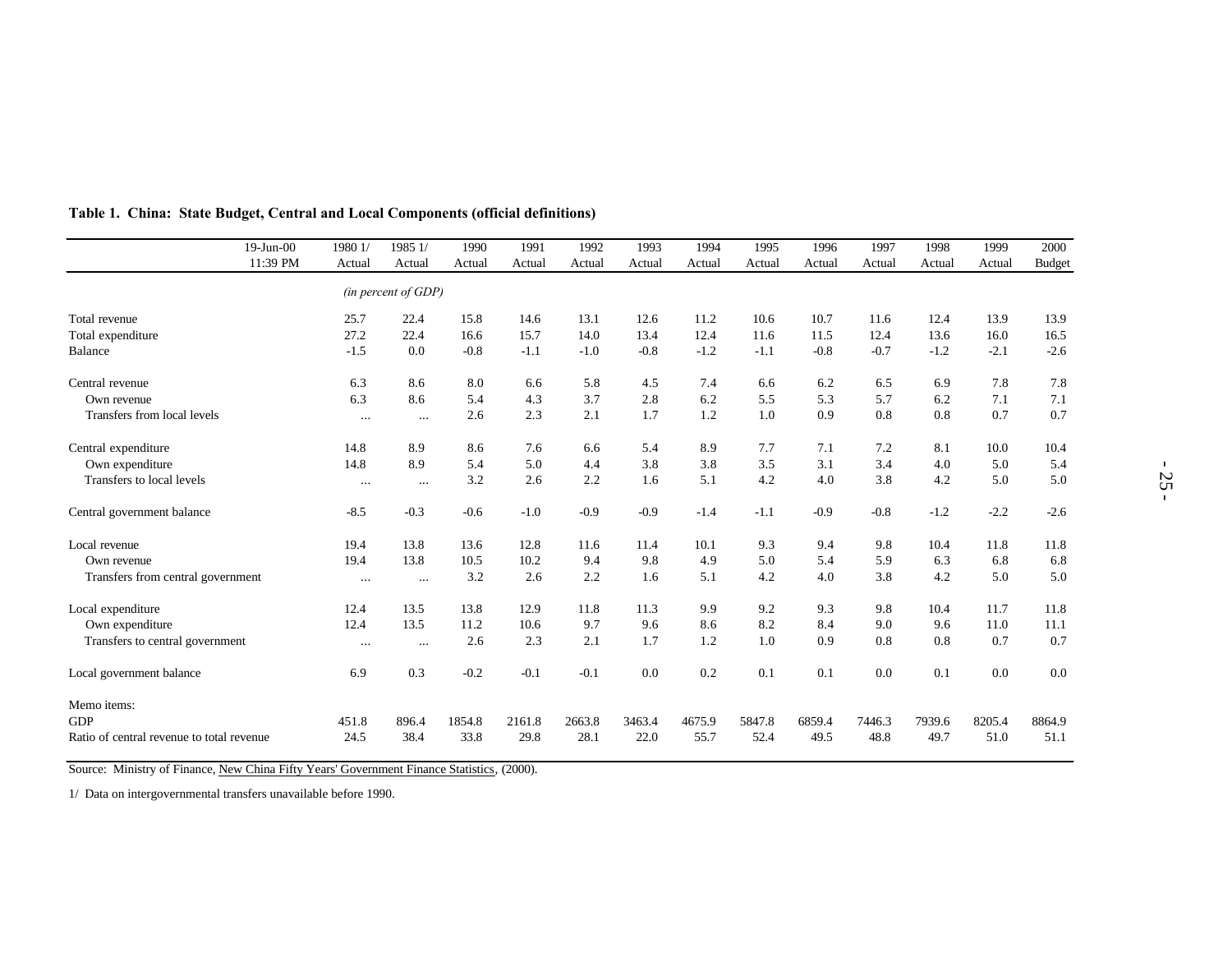| Level               | <b>Tax</b>                                                      | Central share |
|---------------------|-----------------------------------------------------------------|---------------|
| Central taxes       | Domestic excises                                                | 100%          |
|                     | Customs duties                                                  | 100%          |
|                     | VAT and excises on imports                                      | 100%          |
|                     |                                                                 |               |
| Local taxes         | Personal income tax                                             | 0%            |
|                     | City and township land use tax                                  | 0%            |
|                     | Farmland occupation tax                                         | 0%            |
|                     | Fixed assets investment orientation tax                         | 0%            |
|                     | Land appreciation tax                                           | 0%            |
|                     | House property tax                                              | 0%            |
|                     | Urban real estate tax                                           | 0%            |
|                     | Vehicle and vessel use tax                                      | 0%            |
|                     | Vehicle and vessel license plate tax                            | 0%            |
|                     | Deed tax                                                        | 0%            |
|                     | Slaughter tax                                                   | 0%            |
|                     | Banquet tax                                                     | 0%            |
|                     | Agricultural and animal husbandry taxes                         | 0%            |
|                     |                                                                 |               |
| <b>Shared</b> taxes | Domestic VAT                                                    | 75%           |
|                     |                                                                 |               |
|                     | Business $tax - if$ paid by railroads, headquarters of banks or | 100%          |
|                     | insurance companies, and 3% resource tax                        |               |
|                     | Business tax – otherwise                                        | 0%            |
|                     |                                                                 |               |
|                     | Enterprise income $tax - if$ paid by railroads, headquarters of | 100%          |
|                     | financial institutions and insurance companies belonging to     |               |
|                     | the central government                                          |               |
|                     | Enterprise income $tax$ – otherwise                             | 0%            |
|                     |                                                                 |               |
|                     | Income tax on foreign and foreign funded banks                  | 100%          |
|                     | Income tax on foreign and foreign funded nonbanks               | 0%            |
|                     |                                                                 |               |
|                     | Resource $tax - if$ paid by offshore oil companies              | 100%          |
|                     | Resource $tax - otherwise$                                      | 0%            |
|                     |                                                                 |               |
|                     | City maintenance and construction $tax - if$ paid by            | 100%          |
|                     | railroads, headquarters of banks or insurance companies         |               |
|                     | City maintenance and construction $tax$ – otherwise             | 0%            |
|                     |                                                                 |               |
|                     | Securities $tax - if collected on stock transactions$           | 88%           |
|                     | Securities tax - otherwise                                      | 0%            |

**Table 2. Revenue sharing arrangements (1998)**

Source: SAT, *Tax System of the People's Republic of China,* (1998), p. 60.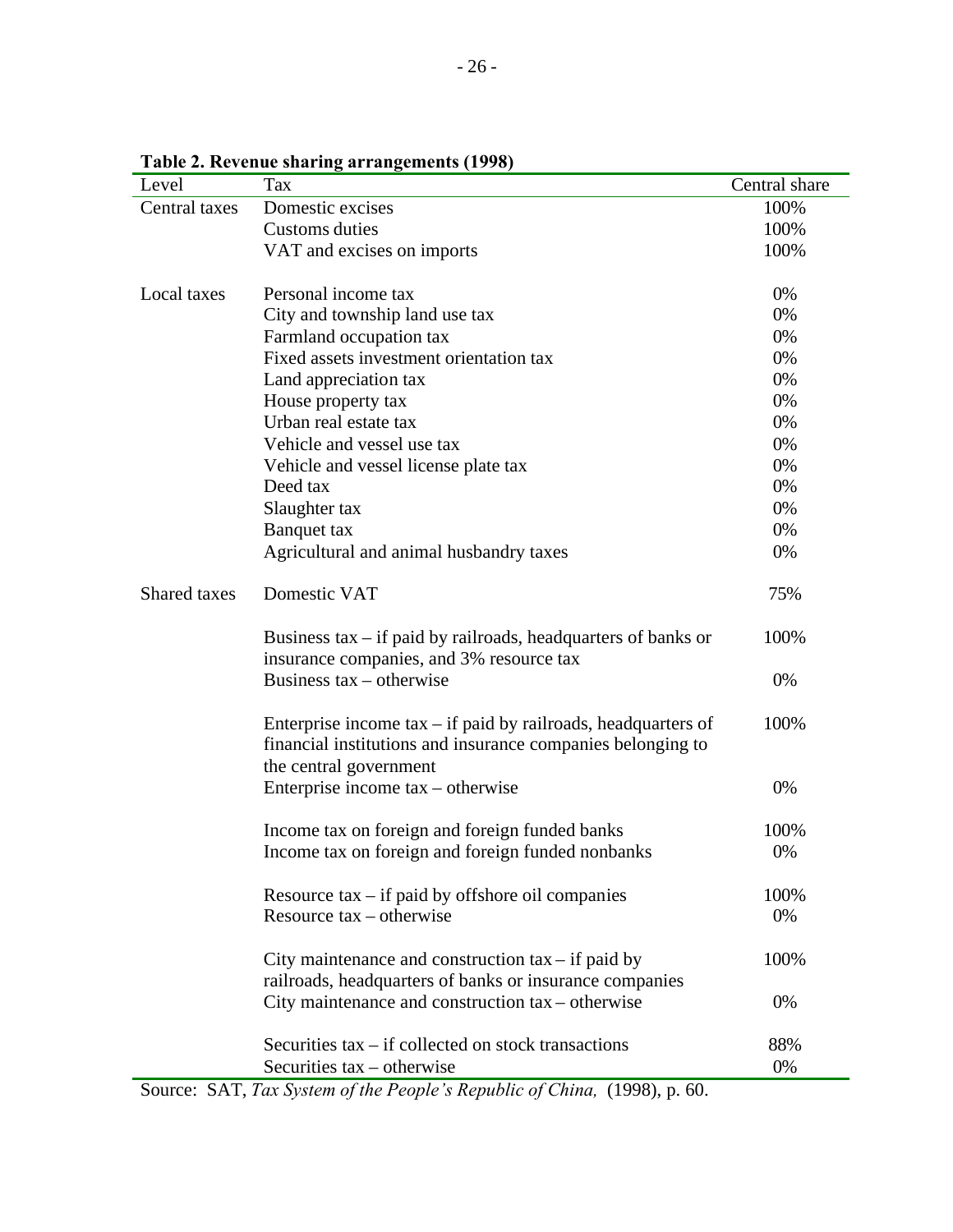|                                           |              | 1996     |       | 1997         |          |         |  |  |
|-------------------------------------------|--------------|----------|-------|--------------|----------|---------|--|--|
|                                           | Consolidated | Central  | Local | Consolidated | Central  | Local   |  |  |
| (billions of Yuan)                        |              |          |       |              |          |         |  |  |
|                                           |              |          |       |              |          |         |  |  |
| Revenue                                   | 770.4        | 432.4    | 670.0 | 900.8        | 491.5    | 755.0   |  |  |
| Own revenue                               | X            | 372.1    | 398.4 | X            | 431.2    | 469.6   |  |  |
| Excises                                   | 62.0         | 62.0     |       | 67.4         | 67.4     |         |  |  |
| <b>VAT</b>                                | 296.3        | 222.0    | 74.3  | 327.9        | 246.0    | 81.9    |  |  |
| VAT and excises on imports                | 44.8         | 44.8     |       | 50.8         | 50.8     |         |  |  |
| VAT rebates on exports                    | $-82.8$      | $-82.8$  |       | $-43.2$      | $-43.2$  |         |  |  |
| Business tax                              | 105.3        | 4.6      | 100.7 | 132.2        | 16.3     | 115.9   |  |  |
| Income tax on SOEs                        | 82.2         | 51.2     | 31.0  | 78.1         | 38.1     | 40.0    |  |  |
| Income tax on COEs                        | 14.6         |          | 14.6  | 16.7         |          | 16.7    |  |  |
| Personal income tax                       | 19.3         |          | 19.3  | 26.0         |          | 26.0    |  |  |
| Agriculture tax                           | 36.9         |          | 36.9  | 39.6         |          | 39.6    |  |  |
| Securities stamp tax                      | 12.2         | 6.1      | 6.1   | 23.7         | 20.2     | 3.5     |  |  |
| Import duties                             | 30.2         | 30.2     |       | 32.0         | 32.0     |         |  |  |
| Urban mainten, and construc, tax          | 24.5         | 0.3      | 24.2  | 27.2         | 0.3      | 26.9    |  |  |
| Other (includes nontax revenue)           | 124.9        | 33.6     | 91.3  | 122.4        | 3.3      | 119.1   |  |  |
| Intergovernmental transfers               | X            | 60.3     | 271.6 | X            | 60.3     | 285.4   |  |  |
| Expenditure                               | 875.9        | 544.2    | 663.7 | 1033.7       | 624.9    | 754.5   |  |  |
| Administration and defense                | 184.9        | 87.4     | 97.4  | 201.3        | 99.8     | 101.5   |  |  |
| Culture, education, health, science, o/w: | 170.4        | 16.2     | 154.3 | 197.6        | 18.6     | 179.0   |  |  |
| Education                                 | 103.8        | 7.7      | 96.1  | 114.5        | 9.0      | 105.5   |  |  |
| Health                                    | 34.9         | 0.7      | 34.2  | 39.1         | 0.8      | 38.3    |  |  |
| Pensions and social welfare               | 12.8         | 0.1      | 12.7  | 15.0         | 0.1      | 14.9    |  |  |
| Agriculture                               | 51.0         | 5.5      | 45.5  | 57.9         | 5.6      | 52.3    |  |  |
| Subsidies, o/w:                           | 79.1         | 19.5     | 59.6  | 90.7         | 30.8     | 59.9    |  |  |
| Losses of SOEs                            | 33.7         | 7.2      | 26.6  | 36.6         | 9.6      | 27.0    |  |  |
| Interest                                  | 39.2         | 39.2     |       | 57.3         | 57.3     |         |  |  |
| Unrecorded spending                       | 11.6         | 11.6     |       | 20.1         | 20.1     |         |  |  |
| Other                                     | 326.9        | 93.0     | 233.9 | 393.8        | 107.1    | 286.7   |  |  |
| Intergovernmental transfers               | X            | 271.6    | 60.3  | X            | 285.4    | 60.3    |  |  |
| Balance                                   | $-105.5$     | $-111.8$ | 6.3   | $-132.9$     | $-133.4$ | 0.5     |  |  |
| (percent of GDP)                          |              |          |       |              |          |         |  |  |
|                                           |              |          |       |              |          |         |  |  |
| Revenue                                   | 11.2         | 6.3      | 9.8   | 12.1         | 6.6      | 10.1    |  |  |
| Own revenue                               | X            | 5.4      | 5.8   | X            | 5.8      | 6.3     |  |  |
| VAT                                       | 4.3          | 3.2      | 1.1   | 4.4          | 3.3      | 1.1     |  |  |
| Business tax                              | 1.5          | 0.1      | 1.5   | 1.8          | 0.2      | 1.6     |  |  |
| Customs, VAT & excises on imports         | 1.1          | 1.1      |       | 1.1          | 1.1      |         |  |  |
| Income tax on SOEs                        | 1.2          | 0.7      | 0.5   | 1.0          | 0.5      | 0.5     |  |  |
| Other own revenue                         | 3.1          | 0.3      | 2.8   | 3.8          | 0.6      | 3.1     |  |  |
| Intergovernmental transfers               | X            | 0.9      | 4.0   | X            | 0.8      | 3.8     |  |  |
| Expenditure                               | 12.8         | 7.9      | 9.7   | 13.9         | 8.4      | 10.1    |  |  |
| Administration and defense                | 2.7          | 1.3      | 1.4   | 2.7          | 1.3      | 1.4     |  |  |
| Culture, education, health, science, o/w: | 2.5          | 0.2      | 2.2   | 2.7          | 0.3      | 2.4     |  |  |
| Education                                 | 1.5          | $0.1\,$  | 1.4   | 1.5          | 0.1      | 1.4     |  |  |
| Agriculture                               | 0.7          | 0.1      | 0.7   | 0.8          | 0.1      | $0.7\,$ |  |  |
| Subsidies                                 | 1.2          | 0.3      | 0.9   | 1.2          | 0.4      | 0.8     |  |  |
| Interest                                  | 0.6          | 0.6      |       | 0.8          | 0.8      |         |  |  |
| Intergovernmental transfers               | X            | 4.0      | 0.9   | X            | 3.8      | 0.8     |  |  |
| <b>Balance</b>                            | $-1.5$       | $-1.6$   | 0.1   | $-1.8$       | $-1.8$   | 0.0     |  |  |

#### **Table 4. China: State budget revenue sharing and expenditure assignment**

Source: Ministry of Finance, Finance Yearbook 1997, 1998, 1999, and Fund staff calculations. See SM/99/167, table 34.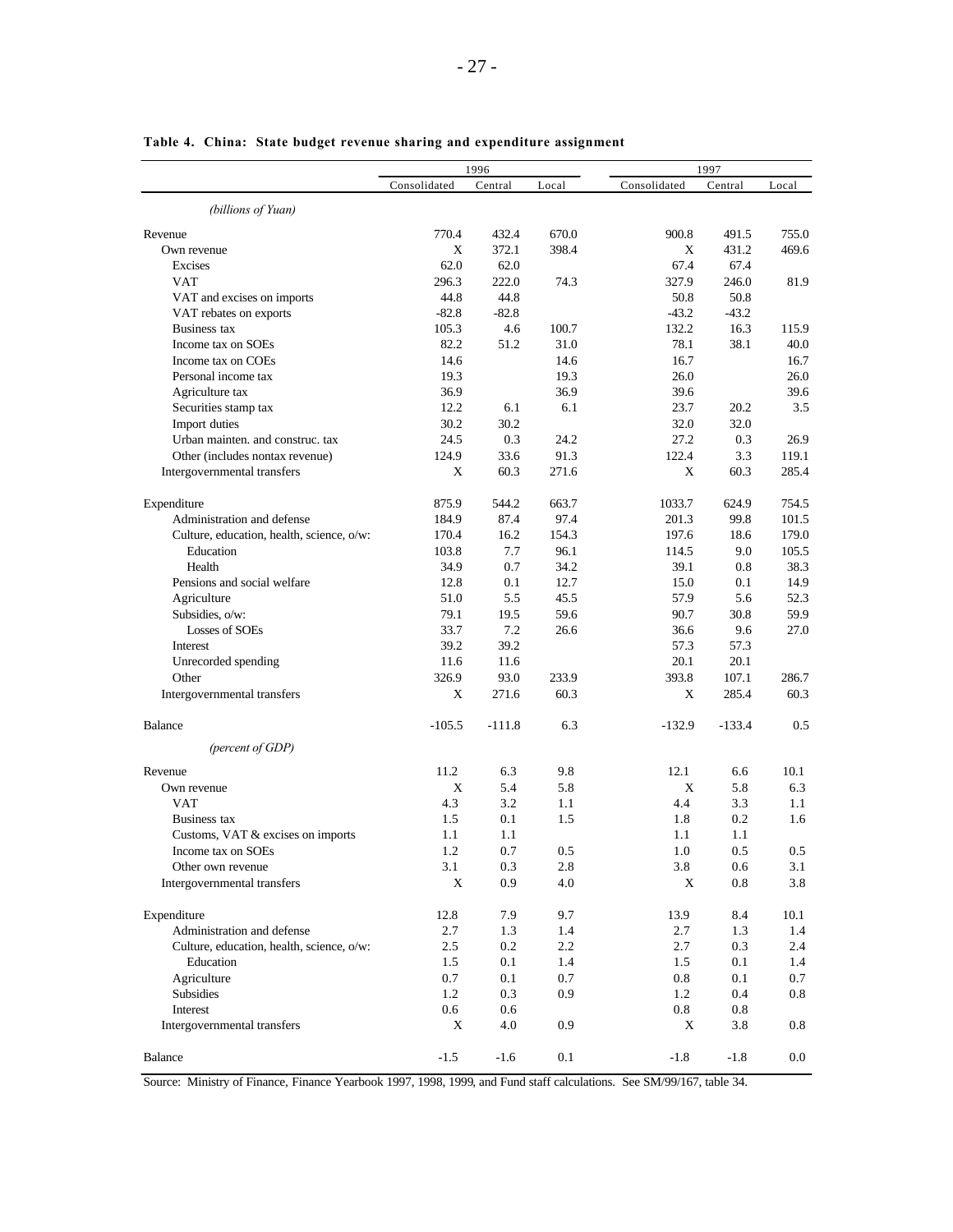|                                           |              | 1998     |           | 1999         |          |         |  |
|-------------------------------------------|--------------|----------|-----------|--------------|----------|---------|--|
|                                           | Consolidated | Central  | Local     | Consolidated | Central  | Local   |  |
| (billions of Yuan)                        |              |          |           |              |          |         |  |
| Revenue                                   | 1021.0       | 558.1    | 855.0     | 1166.7       | 646.0    | 990.0   |  |
| Own revenue                               | X            | 498.3    | 522.7     | X            | 586.2    | 580.5   |  |
| Excises                                   | 81.5         | 81.5     |           | 82.0         | 82.0     |         |  |
| <b>VAT</b>                                | 362.8        | 228.4    | 134.1     | 387.8        | 290.5    | 97.4    |  |
| VAT and excises on imports                | 55.6         | 55.6     |           | 101.4        | 101.4    |         |  |
| VAT rebates on exports                    | $-43.6$      | $-43.6$  |           | $-62.6$      | $-62.6$  |         |  |
| Business tax                              | 157.5        | 23.5     | 134.1     | 166.5        | 21.5     | 145.0   |  |
| Income tax on SOEs                        | 74.4         | 39.7     | 34.7      | 72.0         | 44.9     | 27.1    |  |
| Income tax on COEs                        | 18.2         |          | 18.2      | 17.3         | 0.9      | 16.4    |  |
| Personal income tax                       | 33.9         |          | 33.9      | 41.3         | 0.1      | 41.2    |  |
| Agriculture tax                           | 36.5         |          | 36.5      | 29.5         |          | 29.5    |  |
|                                           |              |          |           |              |          | 2.9     |  |
| Securities stamp tax                      | 20.5         | 18.0     | 2.5       | 24.5         | 21.5     |         |  |
| Import duties                             | 31.3         | 31.3     |           | 56.1         | 56.1     |         |  |
| Urban mainten, and construc, tax          | 29.5         | 0.3      | 29.2      | 31.3         | 0.3      | 31.0    |  |
| Other (includes nontax revenue)           | 163.0        | 63.7     | 99.7      | 219.7        | 29.7     | 190.0   |  |
| Intergovernmental transfers               | X            | 59.8     | 332.3     | X            | 59.8     | 409.5   |  |
| Expenditure                               | 1260.8       | 802.1    | 850.8     | 1499.6       | 982.7    | 986.2   |  |
| Administration and defense                | 295.8        | 134.0    | 161.8     | 340.5        | 156.6    | 183.8   |  |
| Culture, education, health, science, o/w: | 215.4        | 24.2     | 191.3     | 241.1        | 25.8     | 215.3   |  |
| Education                                 | 133.8        | 12.3     | 121.5     | 152.5        | 12.7     | 139.7   |  |
| Health                                    | 41.5         | 0.9      | 40.6      | 44.7         | 0.7      | 44.0    |  |
| Pensions and social welfare               | 17.1         | 0.6      | 16.5      | 17.7         | 0.2      | 17.5    |  |
| Agriculture                               | 63.0         | 6.9      | 56.1      | 67.3         | 6.9      | 60.4    |  |
| Subsidies, o/w:                           | 104.6        | 43.9     | 60.7      | 98.5         | 37.9     | 60.6    |  |
| Losses of SOEs                            | 33.3         | 7.5      | 25.9      | 29.0         | 6.5      | 22.5    |  |
| Interest                                  | 75.1         | 75.1     |           | 61.8         | 61.8     |         |  |
| Unrecorded spending                       | 72.6         | 72.6     |           | 74.6         | 74.6     |         |  |
| Other                                     | 417.2        | 112.6    | 304.7     | 598.2        | 209.4    | 388.8   |  |
| Intergovernmental transfers               | X            | 332.3    | 59.8      | X            | 409.5    | 59.8    |  |
| Balance                                   | $-239.8$     | $-244.0$ | 4.2       | $-332.9$     | $-336.7$ | 3.8     |  |
| (percent of GDP)                          |              |          |           |              |          |         |  |
|                                           |              |          |           |              |          |         |  |
| Revenue                                   | 12.9         | 7.0      | 10.8      | 14.2         | 7.9      | 12.1    |  |
| Own revenue                               | X            | 6.3      | 6.6       | X            | 7.1      | 7.1     |  |
| <b>VAT</b>                                | 4.6          | 2.9      | 1.7       | 4.7          | 3.5      | 1.2     |  |
| Business tax                              | $2.0\,$      | 0.3      | $1.7\,$   | $2.0\,$      | $0.3\,$  | 1.8     |  |
| Customs, VAT & excises on imports         | 1.1          | 1.1      |           | 1.9          | 1.9      |         |  |
| Income tax on SOEs                        | 0.9          | 0.5      | 0.4       | 0.9          | 0.5      | 0.3     |  |
| Other own revenue                         | 4.3          | 1.5      | 2.8       | 4.7          | 0.9      | 3.8     |  |
| Intergovernmental transfers               | X            | $0.8\,$  | 4.2       | X            | 0.7      | 5.0     |  |
| Expenditure                               | 15.9         | 10.1     | 10.7      | 18.3         | 12.0     | 12.0    |  |
| Administration and defense                | 3.7          | 1.7      | 2.0       | 4.1          | 1.9      | 2.2     |  |
| Culture, education, health, science, o/w: | 2.7          | 0.3      | 2.4       | 2.9          | 0.3      | 2.6     |  |
| Education                                 | 1.7          | 0.2      | 1.5       | 1.9          | 0.2      | 1.7     |  |
| Agriculture                               | 0.8          | 0.1      | 0.7       | $0.8\,$      | 0.1      | 0.7     |  |
| Subsidies                                 | 1.3          | 0.6      | 0.8       | 1.2          | 0.5      | 0.7     |  |
| Interest                                  | 0.9          | 0.9      |           | 0.8          | 0.8      |         |  |
| Intergovernmental transfers               | X            | 4.2      | $\rm 0.8$ | X            | 5.0      | 0.7     |  |
| Balance                                   | $-3.0$       | $-3.1$   | 0.1       | $-4.1$       | $-4.1$   | $0.0\,$ |  |

**Table 5. China: State budget revenue sharing and expenditure assignment**

Source: Ministry of Finance, Finance Yearbook 1997, 1998, 1999, and Fund staff calculations. See SM/99/167, table 34.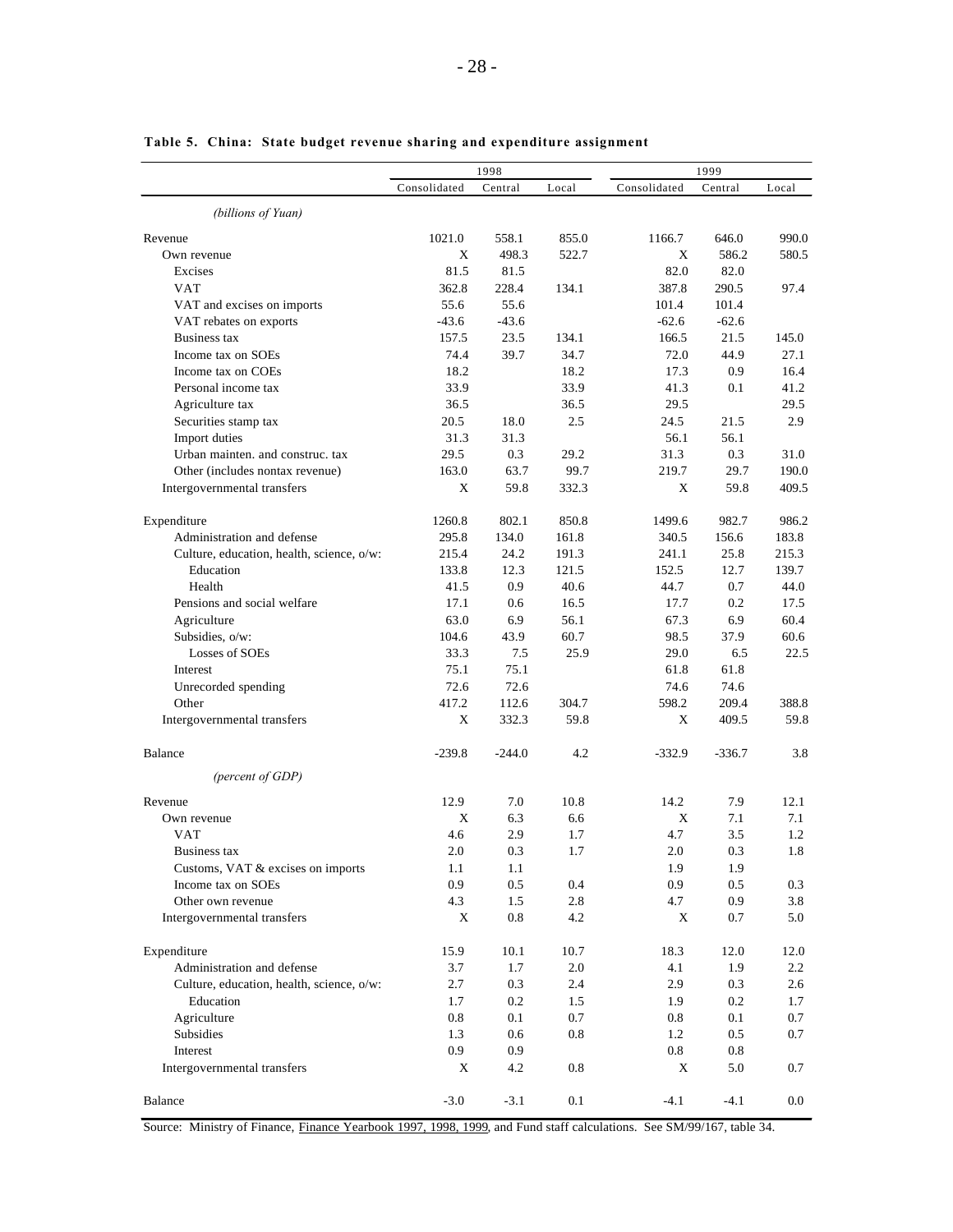|                                     | 1996             | 1997  | 1998  |
|-------------------------------------|------------------|-------|-------|
|                                     | (billion yuan)   |       |       |
| Revenue                             | 670.0            | 755.0 | 855.0 |
| Own revenue                         | 398.4            | 469.6 | 522.7 |
| Transfers, o/w:                     | 271.6            | 285.4 | 332.3 |
| Revenue returned                    | 194.9            | 201.2 | 208.3 |
| Fixed subsidy under old system      | 11.1             | 11.2  | 11.3  |
| Specific purpose grants             | 48.8             | 51.6  | 87.8  |
| Transition period transfer payment  | 3.5              | 5.0   | 6.1   |
| Fiscal account settlement transfers | 9.0              | 11.1  | 15.1  |
| Other 1/                            | 4.4              | 5.4   | 3.8   |
| Expenditure                         | 663.7            | 754.5 | 850.8 |
| <b>Balance</b>                      | 6.3              | 0.5   | 4.2   |
|                                     | (percent of GDP) |       |       |
| Revenue                             | 9.8              | 10.1  | 10.8  |
| Own revenue                         | 5.8              | 6.3   | 6.6   |
| Transfers, o/w:                     | 4.0              | 3.8   | 4.2   |
| Revenue returned                    | 2.8              | 2.7   | 2.6   |
| Fixed subsidy under old system      | 0.2              | 0.2   | 0.1   |
| Specific purpose grants             | 0.7              | 0.7   | 1.1   |
| Transition period transfer payment  | 0.1              | 0.1   | 0.1   |
| Fiscal account settlement transfers | 0.1              | 0.1   | 0.2   |
| Other 1/                            | 0.1              | 0.1   | 0.0   |
| Expenditure                         | 9.7              | 10.1  | 10.7  |
| <b>Balance</b>                      | 0.1              | 0.0   | 0.1   |

Table 6. Provincial government finances, 1996-98

Source: Ministry of Finance

1/ Added for consistency with tables 10 - 12.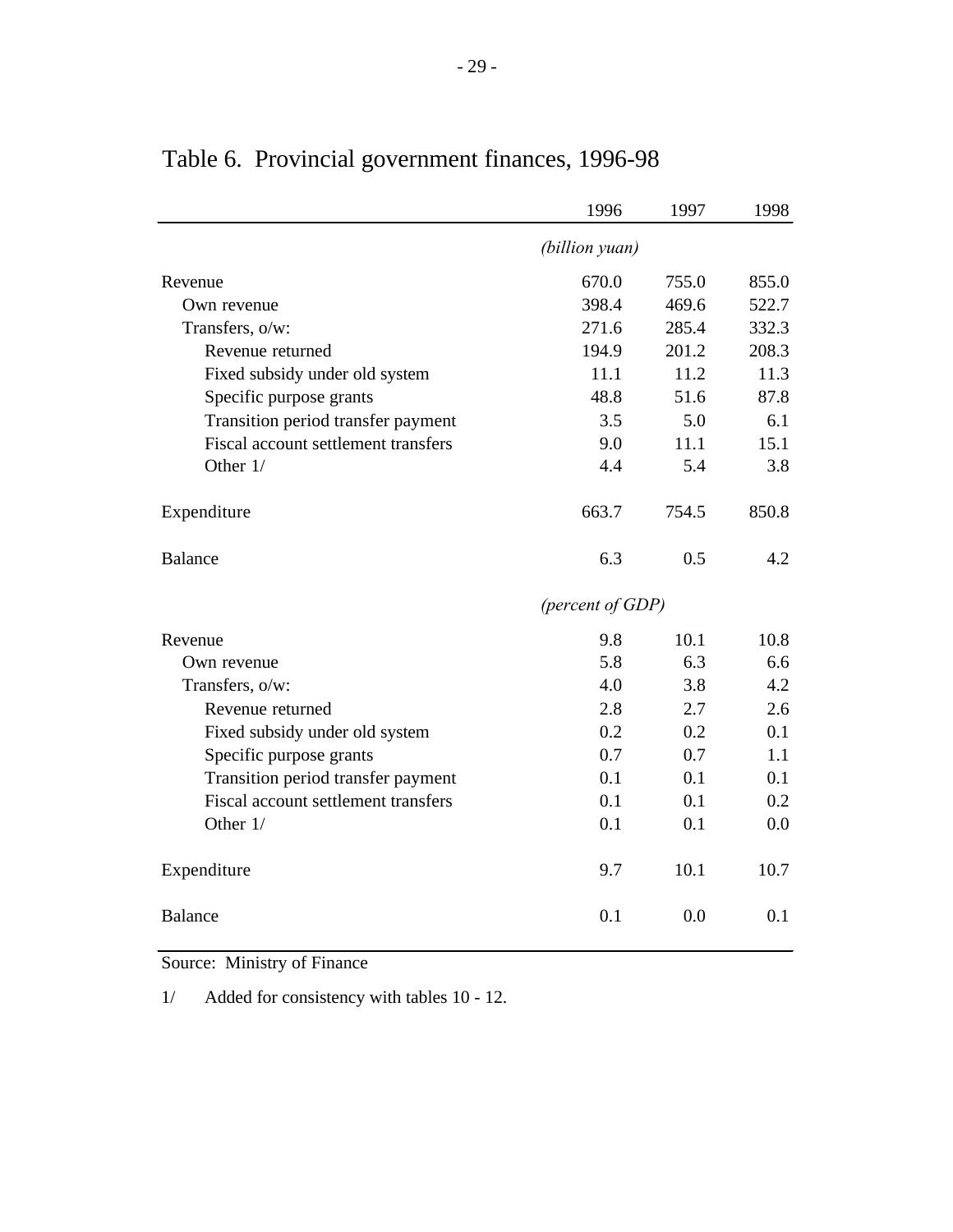|                                    | 1996  | 1997  | 1998  |
|------------------------------------|-------|-------|-------|
| Total transfers                    | 100.0 | 100.0 | 100.0 |
| Revenue returned                   | 71.7  | 70.5  | 62.7  |
| Fixed subsidy under old system     | 4.1   | 3.9   | 3.4   |
| Specific purpose grants            | 18.0  | 18.1  | 26.4  |
| Transition period transfer payment | 1.3   | 1.8   | 1.8   |
| All other transfers                | 49    | 5.8   | 5.7   |

| Table 7. Types of transfer as share of total transfers |
|--------------------------------------------------------|
|--------------------------------------------------------|

Source: Ministry of Finance

#### Table 8. Transfers as share of provincial government revenue

|                                    | 1996 | 1997 | 1998 |
|------------------------------------|------|------|------|
| Total transfers                    | 40.5 | 37.8 | 38.9 |
| Revenue returned                   | 29.1 | 26.6 | 24.4 |
| Fixed subsidy under old system     | 1.7  | 1.5  | 1.3  |
| Specific purpose grants            | 7.3  | 6.8  | 10.3 |
| Transition period transfer payment | 0.5  | 0.7  | 0.7  |
| All other transfers                | 13   |      |      |

Source: Ministry of Finance and IMF staff calculations

# Table 9. Provincial revenue and transfers in constant 1993 yuan

|                                    | 1993     | 1994  | 1995     | 1996  | 1997  | 1998  |
|------------------------------------|----------|-------|----------|-------|-------|-------|
|                                    |          |       |          |       |       |       |
| Total revenue                      | 393.6    | 378.8 | 372.8    | 425.7 | 466.7 | 532.7 |
| Own revenue                        | 339.1    | 186.3 | 202.7    | 253.1 | 290.2 | 325.7 |
| Total transfers                    | 54.5     | 192.5 | 170.0    | 172.6 | 176.4 | 207.0 |
| Revenue returned                   | $\cdots$ |       | $\cdots$ | 123.8 | 124.3 | 129.8 |
| Fixed subsidy under old system     | $\cdots$ |       | $\cdots$ | 7.0   | 6.9   | 7.1   |
| Specific purpose grants            | $\cdots$ |       | $\cdots$ | 31.0  | 31.9  | 54.7  |
| Transition period transfer payment |          |       | $\cdots$ | 2.2   | 3.1   | 3.8   |
| All other transfers                |          |       | $\cdots$ | 5.7   | 6.9   | 9.4   |
| Memo item: CPI                     | 100      | 124   | 145      | 157   | 162   | 160   |

Source: Ministry of Finance and IMF staff calculations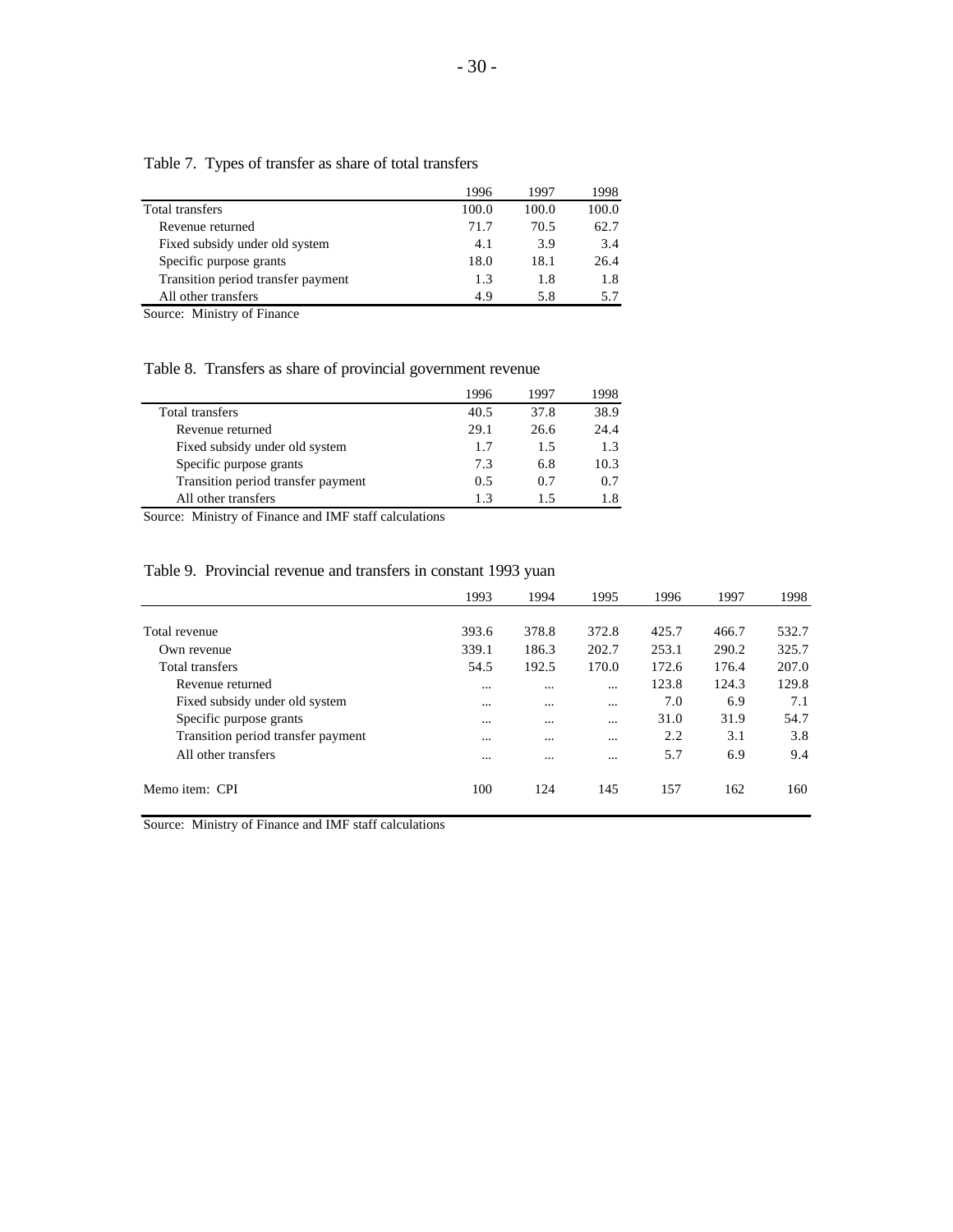#### le 10. China: Provincial revenue in 1996

|                |         |         | Transfers, o/w: |          |           |          |            |            | Memo items:   |              |            |                   |
|----------------|---------|---------|-----------------|----------|-----------|----------|------------|------------|---------------|--------------|------------|-------------------|
|                |         |         |                 |          | Fixed     |          | Transition | Fiscal     | Total revenue | Transfers as |            |                   |
|                |         |         |                 |          | subsidy   | Specific | period     | account    | as share of   | share of     | Total      |                   |
| (billion yuan) | Total   | Own     |                 | Revenue  | under old | purpose  | transfer   | settlement | Provincial    | Provincial   | revenue    | Transfer          |
|                | revenue | revenue | Total           | returned | system    | grants   | payment    | transfers  | GDP           | GDP          | per capita | per capit         |
| Beijing        | 24.0    | 15.1    | 8.9             | 7.1      |           | 1.2      |            | 0.6        | 14.9          | 5.5          | 1907       | $7\mathrm{C}$     |
| Tianjin        | 13.8    | 7.9     | 5.9             | 4.6      |           | 0.5      |            | 0.9        | 12.5          | 5.4          | 1458       | 62                |
| Hebei          | 25.3    | 15.2    | 10.1            | 7.7      |           | 2.1      | 0.1        | 0.2        | 7.3           | 2.9          | 390        | $15\,$            |
| Shanxi         | 13.8    | 8.4     | 5.4             | 4.1      |           | 1.3      | 0.1        | $-0.1$     | 10.5          | 4.1          | 443        | 17                |
| Inner Mongolia | 13.0    | 5.7     | 7.3             | 3.0      | 1.8       | 1.9      | 0.4        | 0.1        | 13.2          | 7.4          | 563        | 31                |
| Liaoning       | 37.0    | 21.2    | 15.8            | 11.7     |           | 2.9      |            | 1.2        | 11.7          | 5.0          | 898        | $3\bar{\epsilon}$ |
| Jilin          | 14.9    | 7.6     | 7.3             | 4.5      | 0.1       | 2.5      | 0.0        | 0.2        | 11.1          | 5.4          | 571        | 27                |
| Heilongjiang   | 21.4    | 12.7    | 8.8             | 5.5      |           | 2.8      | 0.1        | 0.3        | 8.9           | 3.6          | 575        | 23                |
| Shanghai       | 47.6    | 28.0    | 19.6            | 15.7     |           | 0.9      |            | 2.9        | 16.4          | 6.7          | 3354       | 137               |
| Jiangsu        | 39.1    | 22.3    | 16.8            | 14.3     |           | 1.8      |            | 0.6        | 6.5           | 2.8          | 550        | 23                |
| Zhejiang       | 25.9    | 14.0    | 12.0            | 10.8     |           | 1.1      |            | 0.1        | 6.3           | 2.9          | 597        | $27\,$            |
| Anhui          | 18.7    | 11.5    | 7.3             | 5.1      |           | 1.9      | 0.1        | 0.2        | 8.0           | 3.1          | 308        | 12                |
| Fujian         | 21.0    | 14.2    | 6.8             | 5.3      | 0.5       | 0.8      |            | 0.1        | 8.1           | 2.6          | 643        | 2C                |
| Jiangxi        | 13.3    | 7.7     | 5.6             | 3.3      | 0.0       | 2.2      | 0.1        | $-0.1$     | 8.8           | 3.7          | 324        | $13\,$            |
| Shandong       | 38.1    | 24.2    | 13.9            | 11.1     | 0.2       | 2.4      |            | 0.3        | 6.4           | 2.3          | 436        | 15                |
| Henan          | 27.0    | 16.2    | 10.8            | 8.0      |           | 2.6      | 0.2        | 0.0        | 7.4           | 2.9          | 294        | 11                |
| Hubei          | 22.2    | 12.5    | 9.8             | 6.9      |           | 2.4      | 0.2        | 0.3        | 7.5           | 3.3          | 382        | 16                |
| Hunan          | 23.0    | 13.0    | 10.0            | 7.3      |           | 2.4      | 0.2        | 0.1        | 8.7           | 3.8          | 358        | 15                |
| Guangdong      | 65.6    | 47.9    | 17.6            | 17.0     |           | 1.5      |            | $-0.8$     | 10.1          | 2.7          | 942        | 25                |
| Guangxi        | 16.4    | 9.1     | 7.3             | 4.9      | 0.6       | 1.7      | 0.2        | 0.0        | 9.6           | 4.3          | 356        | 15                |
| Hainan         | 4.6     | 3.1     | 1.5             | 0.6      | 0.4       | 0.5      |            | 0.1        | 11.7          | 3.8          | 621        | 2C                |
| Chongquing     | 3.4     |         | 3.4             | 2.4      |           | 0.3      |            | 0.7        | 2.9           | 2.9          | 112        | 11                |
| Sichuan        | 32.4    | 20.9    | 11.5            | 8.0      | 0.3       | 2.8      | 0.3        | 0.0        | 10.8          | 3.8          | 386        | 13                |
| Guizhou        | 10.4    | 4.9     | 5.4             | 3.4      | 0.7       | 1.0      | 0.4        | $-0.1$     | 14.6          | 7.6          | 292        | 15                |
| Yunnan         | 27.3    | 13.0    | 14.3            | 12.2     | 0.7       | 1.3      | 0.0        | 0.1        | 18.3          | 9.6          | 676        | $35\,$            |
| Tibet          | 3.4     | 0.2     | 3.1             | 0.1      | 2.3       | 0.6      | 0.1        | 0.0        | 52.0          | 48.2         | 1379       | 127               |
| Shaanxi        | 12.3    | 6.8     | 5.5             | 3.6      | 0.1       | 1.5      | 0.2        | 0.1        | 10.5          | 4.7          | 347        | 15                |
| Gansu          | 9.6     | 4.3     | 5.3             | 3.6      | 0.1       | 1.1      | 0.1        | 0.3        | 13.5          | 7.4          | 390        | 21                |
| Qinghai        | 3.1     | 1.0     | 2.2             | 0.6      | 0.7       | 0.6      | 0.2        | 0.1        | 17.1          | 11.9         | 644        | 44                |
| Ningxia        | 3.1     | 1.3     | 1.8             | 0.6      | 0.5       | 0.5      | 0.2        | 0.0        | 15.8          | 9.2          | 586        | 34                |
| Xinjiang       | 11.4    | 4.8     | 6.5             | 1.9      | 1.9       | 1.7      | 0.4        | 0.5        | 12.4          | 7.2          | 672        | $3\xi$            |
| Total 1/       | 641.9   | 374.7   | 267.2           | 194.9    | 11.1      | 48.8     | 3.5        | 9.0        | 9.4           | 3.9          | 692        | 32                |

e: Ministry of Finance

Owing to differences in statistical coverage, the totals here are not fully consistent with data reported in tables 4 - 6.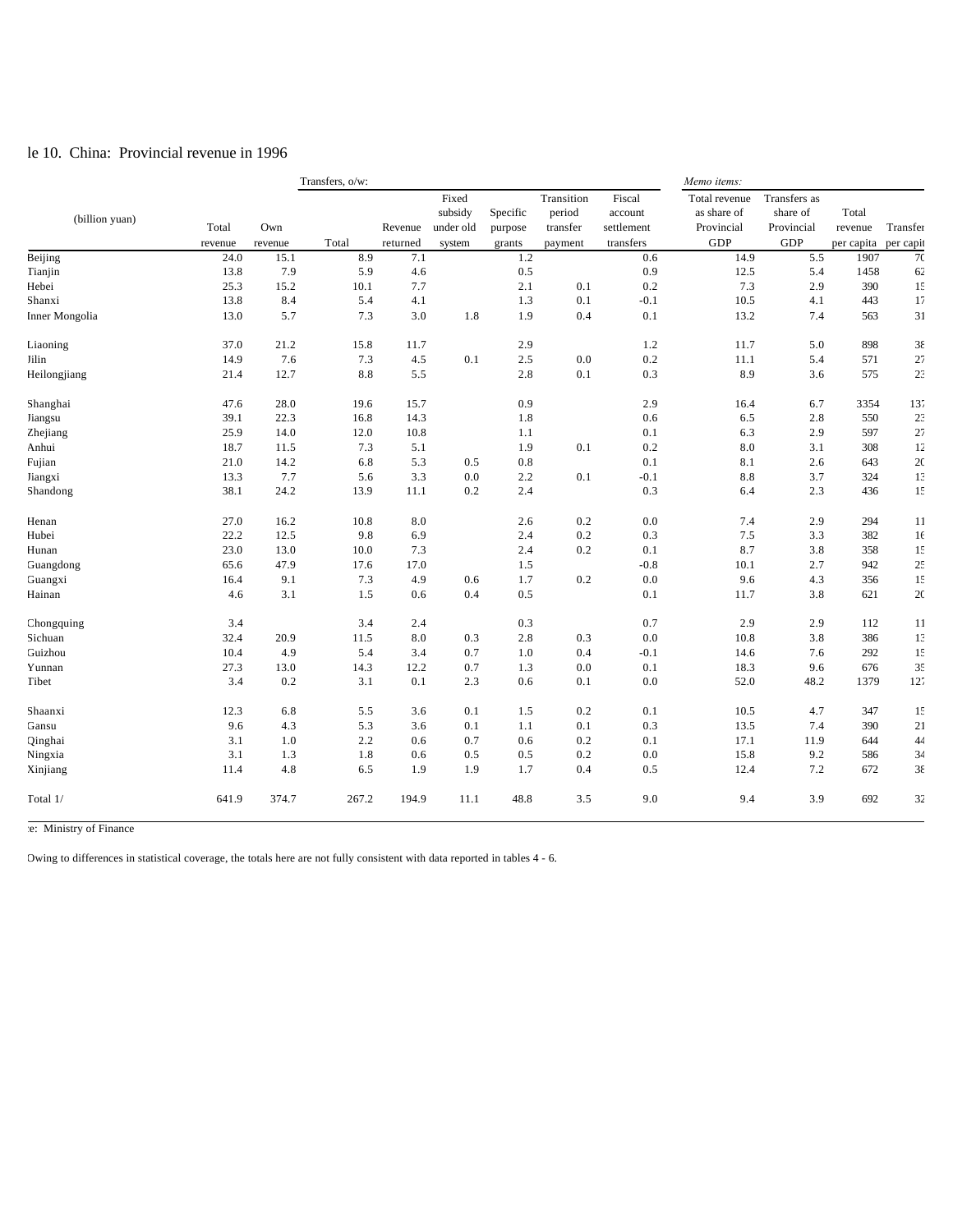#### le 11. China: Provincial revenue in 1997

|                |         |         | Transfers, o/w: |          |           |          |            |            | Memo items:   |              |            |            |
|----------------|---------|---------|-----------------|----------|-----------|----------|------------|------------|---------------|--------------|------------|------------|
|                |         |         |                 |          | Fixed     |          | Transition | Fiscal     | Total revenue | Transfers as |            |            |
| (billion yuan) |         |         |                 |          | subsidy   | Specific | period     | account    | as share of   | share of     | Total      |            |
|                | Total   | Own     |                 | Revenue  | under old | purpose  | transfer   | settlement | Provincial    | Provincial   | revenue    | Transfers  |
|                | revenue | revenue | Total           | returned | system    | grants   | payment    | transfers  | GDP           | GDP          | per capita | per capita |
| Beijing        | 27.7    | 18.2    | 9.5             | 7.4      |           | 1.3      |            | 0.9        | 15.3          | 5.2          | 2236       | 766        |
| <b>Tianjin</b> | 15.1    | 9.0     | 6.1             | 4.6      |           | 0.5      |            | 1.0        | 12.2          | 4.9          | 1585       | 641        |
| Hebei          | 28.0    | 17.6    | 10.3            | 8.0      |           | 2.0      | 0.2        | 0.2        | 7.1           | 2.6          | 428        | 159        |
| Shanxi         | 14.8    | 9.3     | 5.5             | 4.2      |           | 1.3      | 0.2        | $-0.1$     | 10.0          | 3.7          | 471        | 175        |
| Inner Mongolia | 14.5    | 6.6     | 7.9             | 3.1      | 1.8       | 2.3      | 0.5        | 0.2        | 13.3          | 7.2          | 624        | 340        |
| Liaoning       | 38.7    | 22.8    | 15.9            | 11.8     |           | 2.8      |            | 1.3        | 11.1          | 4.5          | 935        | 384        |
| Jilin          | 16.7    | 8.3     | 8.5             | 4.6      | 0.1       | 3.3      | 0.1        | 0.3        | 11.6          | 5.8          | 637        | 322        |
| Heilongjiang   | 23.1    | 13.6    | 9.4             | 5.7      |           | 3.1      | 0.2        | 0.5        | 8.5           | 3.5          | 615        | 252        |
| Shanghai       | 53.6    | 33.2    | 20.3            | 16.2     |           | 1.0      |            | 3.1        | 15.9          | 6.1          | 3677       | 1395       |
| <b>fiangsu</b> | 43.0    | 25.6    | 17.5            | 15.1     |           | 1.7      |            | 0.7        | 6.4           | 2.6          | 602        | 244        |
| Zhejiang       | 28.6    | 15.7    | 12.9            | 11.2     |           | 1.2      |            | 0.4        | 6.2           | 2.8          | 645        | 290        |
| Anhui          | 21.6    | 14.1    | 7.5             | 5.3      |           | 1.8      | $0.2\,$    | 0.3        | 8.1           | 2.8          | 352        | 123        |
| Fujian         | 23.4    | 16.3    | 7.1             | 5.5      | 0.5       | 0.9      |            | 0.2        | 7.8           | 2.4          | 712        | 216        |
| liangxi        | 14.7    | 8.8     | 5.8             | 3.3      | 0.0       | 2.4      | 0.2        | $-0.1$     | 8.6           | 3.4          | 354        | 141        |
| Shandong       | 43.4    | 29.0    | 14.4            | 11.5     | 0.2       | 2.3      |            | 0.4        | 6.5           | 2.2          | 494        | 164        |
| Henan          | 29.7    | 18.6    | 11.2            | 8.3      |           | 2.5      | 0.4        | 0.0        | 7.3           | 2.7          | 322        | 121        |
| Hubei          | 24.1    | 14.0    | 10.1            | 7.2      |           | 2.3      | 0.3        | 0.3        | 7.0           | 2.9          | 410        | 172        |
| Hunan          | 23.5    | 13.7    | 9.8             | 7.5      |           | 2.0      | 0.2        | 0.1        | 7.8           | 3.3          | 363        | 151        |
| Guangdong      | 72.5    | 54.4    | 18.1            | 17.6     |           | 1.3      |            | $-0.8$     | 9.9           | 2.5          | 1028       | 257        |
| <b>Guangxi</b> | 17.4    | 9.9     | 7.5             | 5.0      | 0.6       | 1.7      | 0.3        | $-0.1$     | 9.6           | 4.1          | 376        | 162        |
| Hainan         | 4.7     | 3.1     | 1.6             | 0.6      | 0.4       | 0.5      | 0.1        | 0.0        | 11.4          | 3.9          | 628        | 213        |
| Chongquing     | 11.6    | 5.9     | 5.6             | 3.2      |           | 0.8      | 0.0        | 1.6        | 8.6           | 4.2          | 380        | 185        |
| Sichuan        | 27.7    | 17.3    | 10.4            | 7.4      | 0.3       | 2.6      | 0.3        | $-0.3$     | 8.3           | 3.1          | 329        | 124        |
| <b>Guizhou</b> | 11.4    | 5.6     | 5.8             | 3.5      | 0.7       | 1.2      | 0.4        | 0.0        | 14.4          | 7.4          | 317        | 162        |
| Yunnan         | 30.0    | 15.0    | 14.9            | 12.5     | 0.7       | 1.6      | 0.0        | 0.2        | 18.2          | 9.1          | 732        | 365        |
| Tibet          | 3.8     | 0.3     | 3.5             | 0.2      | 2.4       | 0.7      | 0.2        | 0.0        | 48.9          | 45.0         | 1518       | 1397       |
| Shaanxi        | 13.7    | 7.7     | 6.0             | 3.8      | 0.1       | 1.7      | 0.2        | 0.1        | 10.3          | 4.5          | 383        | 168        |
| Gansu          | 10.4    | 4.7     | 5.7             | 3.9      | 0.1       | 1.4      | 0.2        | 0.1        | 13.4          | 7.3          | 418        | 230        |
| Qinghai        | 3.6     | 1.1     | 2.5             | 0.6      | 0.7       | 0.8      | 0.3        | 0.1        | 17.7          | 12.3         | 721        | 501        |
| Ningxia        | 3.4     | 1.4     | 2.0             | 0.6      | 0.5       | 0.6      | 0.2        | 0.0        | 15.9          | 9.3          | 634        | 368        |
| Xinjiang       | 12.3    | 5.5     | 6.8             | 2.0      | 1.9       | 1.8      | 0.5        | 0.6        | 11.7          | 6.5          | 715        | 398        |
| Total $1/$     | 706.4   | 426.3   | 280.1           | 201.2    | 11.2      | 51.6     | 5.0        | 11.1       | 9.2           | 3.6          | 571        | 227        |

e: Ministry of Finance